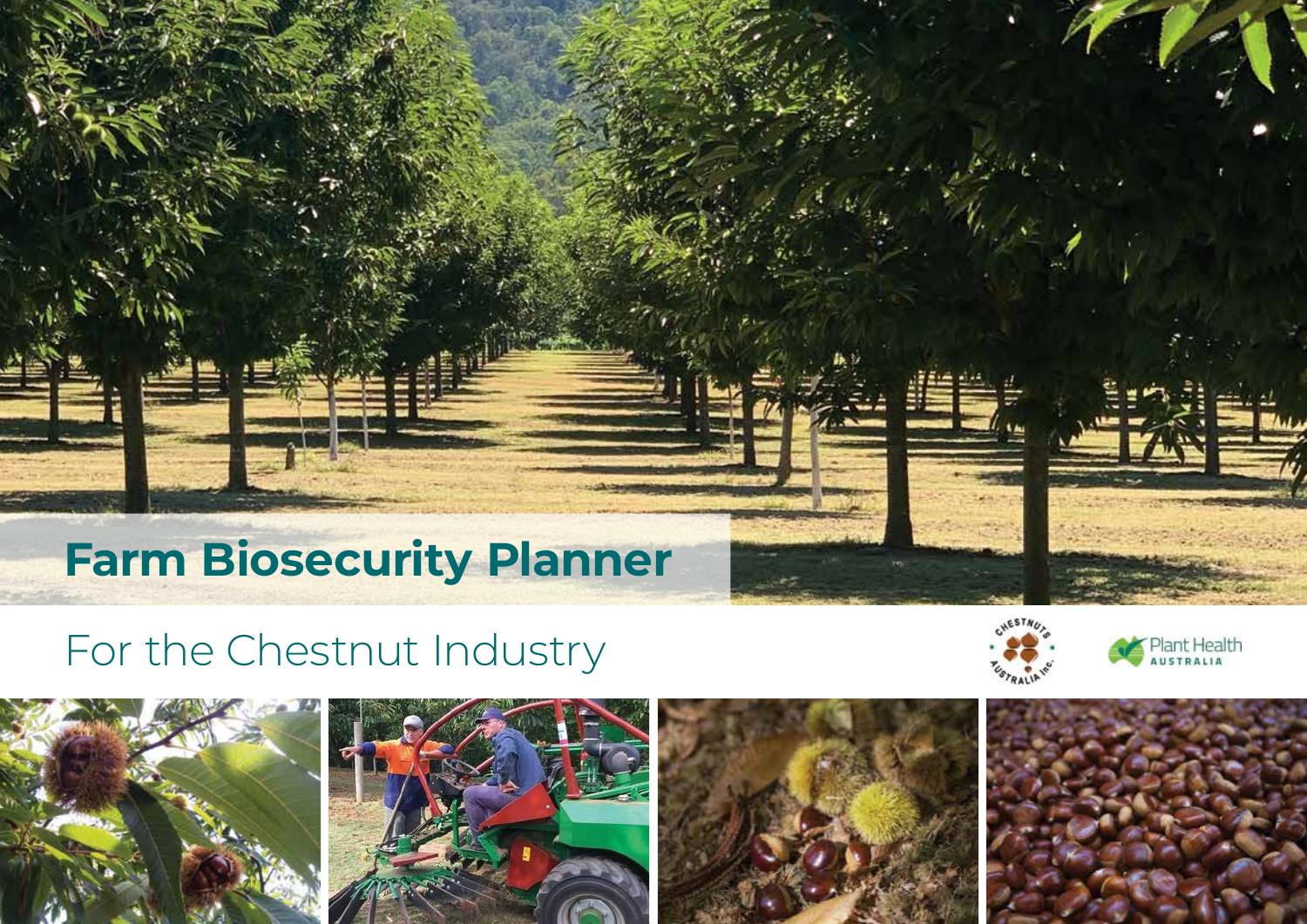#### Farm Biosecurity Planner for the Chestnut Industry

First published March 2022

#### More information

This document was prepared by Chestnuts Australia Inc.

#### Acknowledgments

This action planner was adapted from the *Farm Biosecurity Action Planner* developed by Plant Health Australia and Animal Health Australia under creative commons attribution CC-BY-3.0. Go to creativecommons.org/licenses/by/3.0 to view the details of the licence, including the full legal code.

#### **Cover images © Chestnuts Australia Inc.**

**Disclaimer:** The information contained in this publication is based on knowledge and understanding at the time of writing (March 2022). However, because of advances in knowledge, users are reminded of the need to ensure that information upon which they rely is up to date and to check currency of the information with the appropriate officer of the Department of Primary Industries or the user's independent adviser.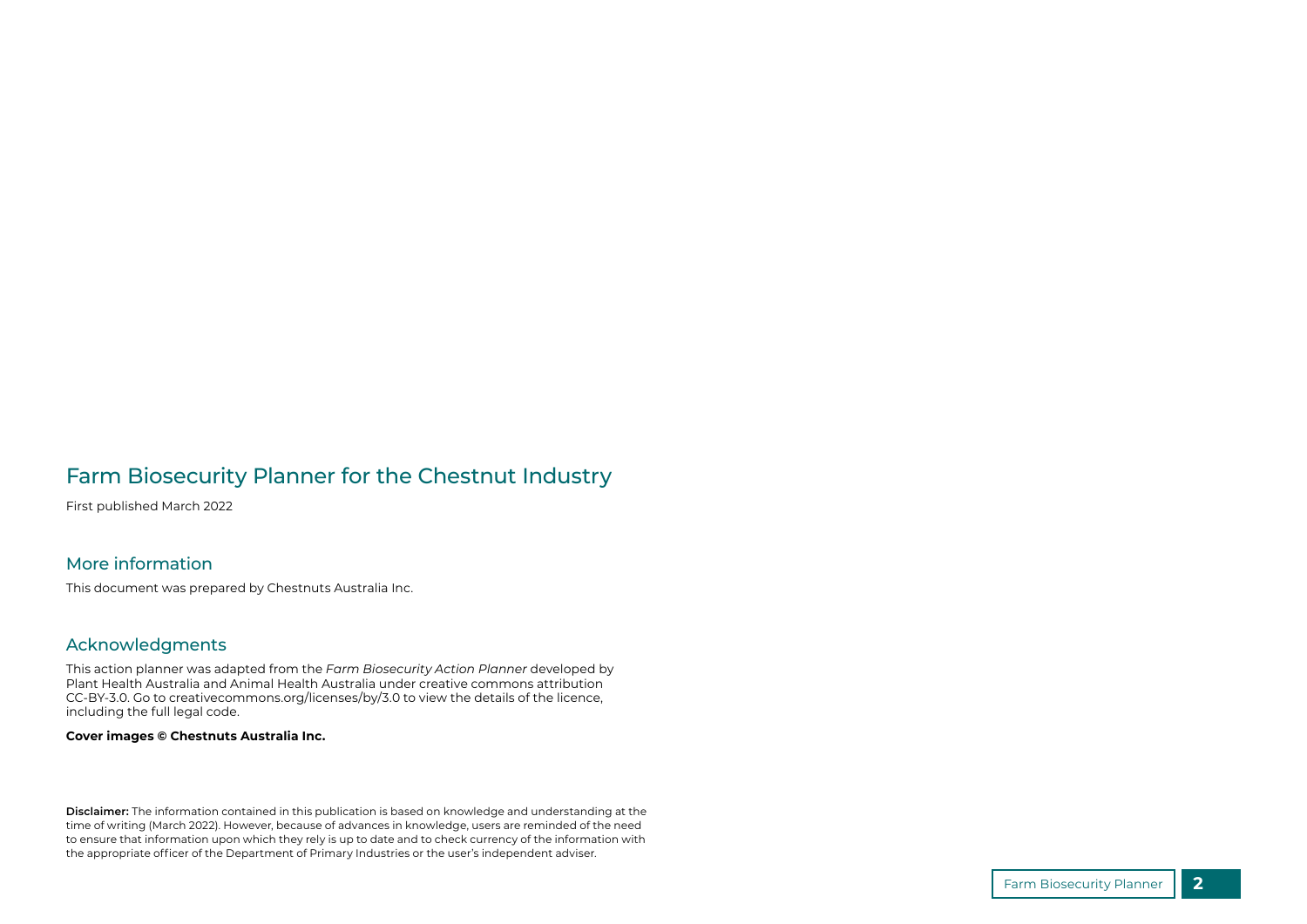#### Table of Contents

| Your General Biosecurity Duty or General Biosecurity Obligation  3 |
|--------------------------------------------------------------------|
|                                                                    |
|                                                                    |
|                                                                    |
|                                                                    |
|                                                                    |
|                                                                    |
|                                                                    |
|                                                                    |
|                                                                    |
|                                                                    |
|                                                                    |

Your General Biosecurity Duty or General Biosecurity Obligation

If you are a grower in the Chestnut industry you have a responsibility to protect your industry from biosecurity risks you may come across in your day-to-day activities.

General biosecurity duties or obligations (GBD) emphasise shared responsibilities with Government, industry and the community working together to maintain a strong state and national biosecurity system.

GBD's are legislated obligations that require growers to understand and manage, or minimise, to the best of their ability, the biosecurity risks that apply to their industries, businesses, workplaces and our natural environment.

GBD's highlight that everyone has a role to play in protecting primary industries, and our unique environment, from biosecurity risks.

While not every State and Territory has adopted general biosecurity obligations, many have implemented strategies for shared biosecurity responsibility.

For further information on your General Biosecurity Duty or Obligation please refer to your relevant State Government Department website.

It is vital that the Australian Chestnut industry minimises the risks posed by exotic pests and diseases. The cost to the Chestnut industry of these plant pest threats will not only be in eradication or containment, but also in the loss of access to valuable international markets.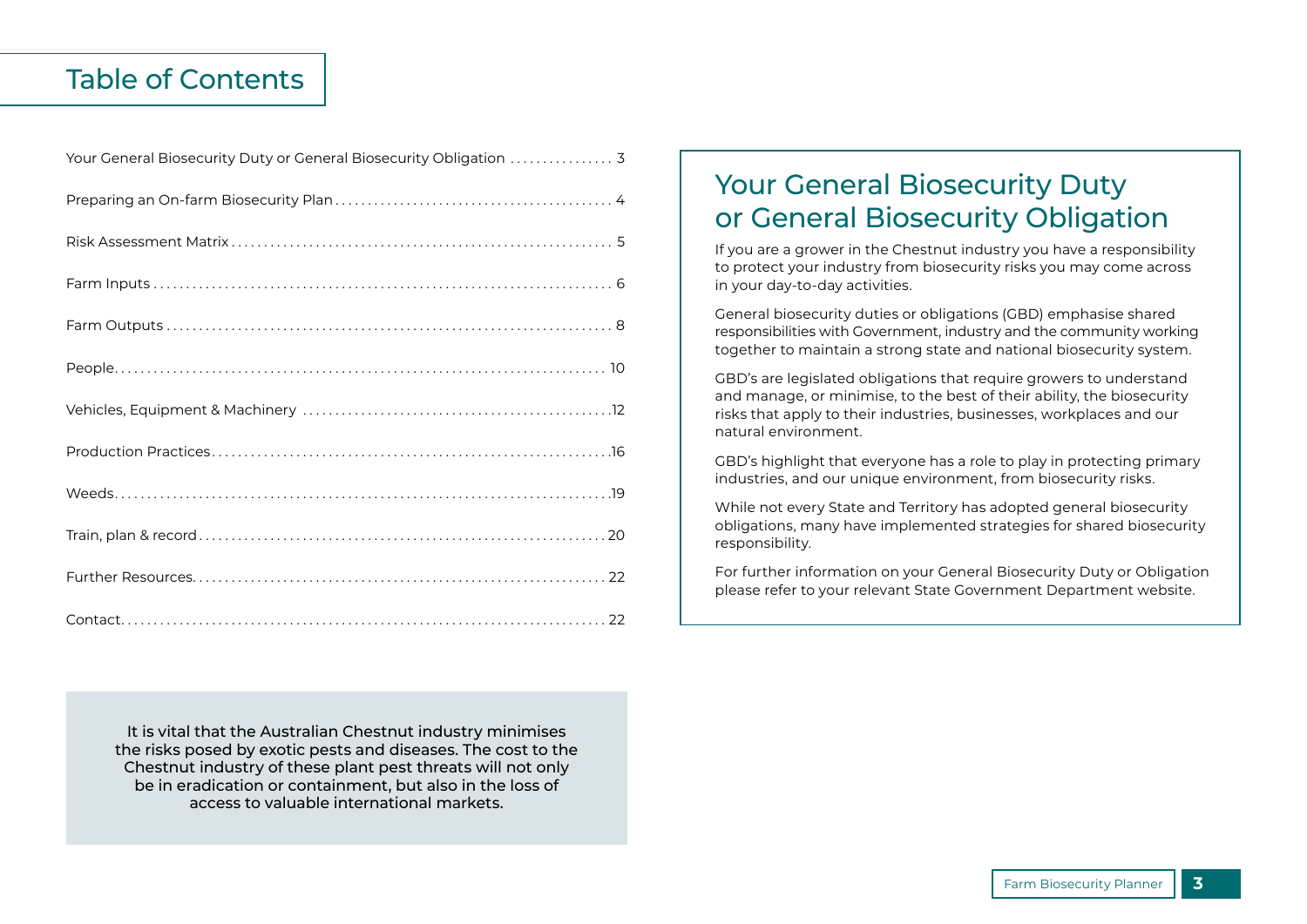### Preparing an On-farm Biosecurity Plan

#### **The best defence against pests and diseases is to implement sound biosecurity practices on your farm. Quick and simple measures built into everyday practice will help protect your farm and your future.**

This farm biosecurity planner will help assess the biosecurity risks on your farm and illustrate steps to address them. Refer to the planner periodically to check on progress and prioritise actions.

A biosecurity action plan will help you identify and prioritise the implementation of biosecurity practices relevant to your property. When devising a plan for your farm, the biosecurity essentials are a good place to start. The essentials are:

- Farm inputs
- Farm outputs
- People, vehicles and equipment
- Production practices
- Pests & weeds
- Train, plan & record

Completing a self-assessment checklist will also help you to identify biosecurity strengths and weaknesses on your property. It might be helpful to have a map of your property to consider the best places to locate biosecurity zones or 'check points'. This could include signs at entrances to the property, parking areas near the house or site office, where deliveries are picked-up or dropped-off in relation to storage facilities, vehicle wash down areas, existing roads or tracks for movement within the property.

Think about what you can do to minimise the risk of introducing diseases, pest and weed seeds at each of the checkpoints. If you build your plan around daily, monthly or yearly farm routines, then biosecurity should become a habit.

The actual management practices you choose to use will vary from site to site, depending on the size of your property, the physical facilities available, and the day-to-day management of operations.

With each action, set-out the steps needed to achieve the task. This is especially helpful if a group is working on the plan. A responsible person will need to be appointed to oversee the implementation of the actions.

Good practices need not be expensive, but they do need to be easy to follow. They may also take a little of your time, but they are beneficial in the long run.

After you have ranked your priorities, think about which ones you can achieve in the short and long term. Go back to the plan periodically and check progress towards your goals.

As a guide, short-term activities can:

- be planned and implemented within 12 months
- help your business comply with regulatory requirements
- be financially feasible in the short-term
- fit in with the time commitments of your enterprise.

Long-term activities:

- are planned and implemented over more than one year
- need additional financial or personnel resources that are not currently available
- enhance the overall quality of service, aesthetics or administrative procedures.

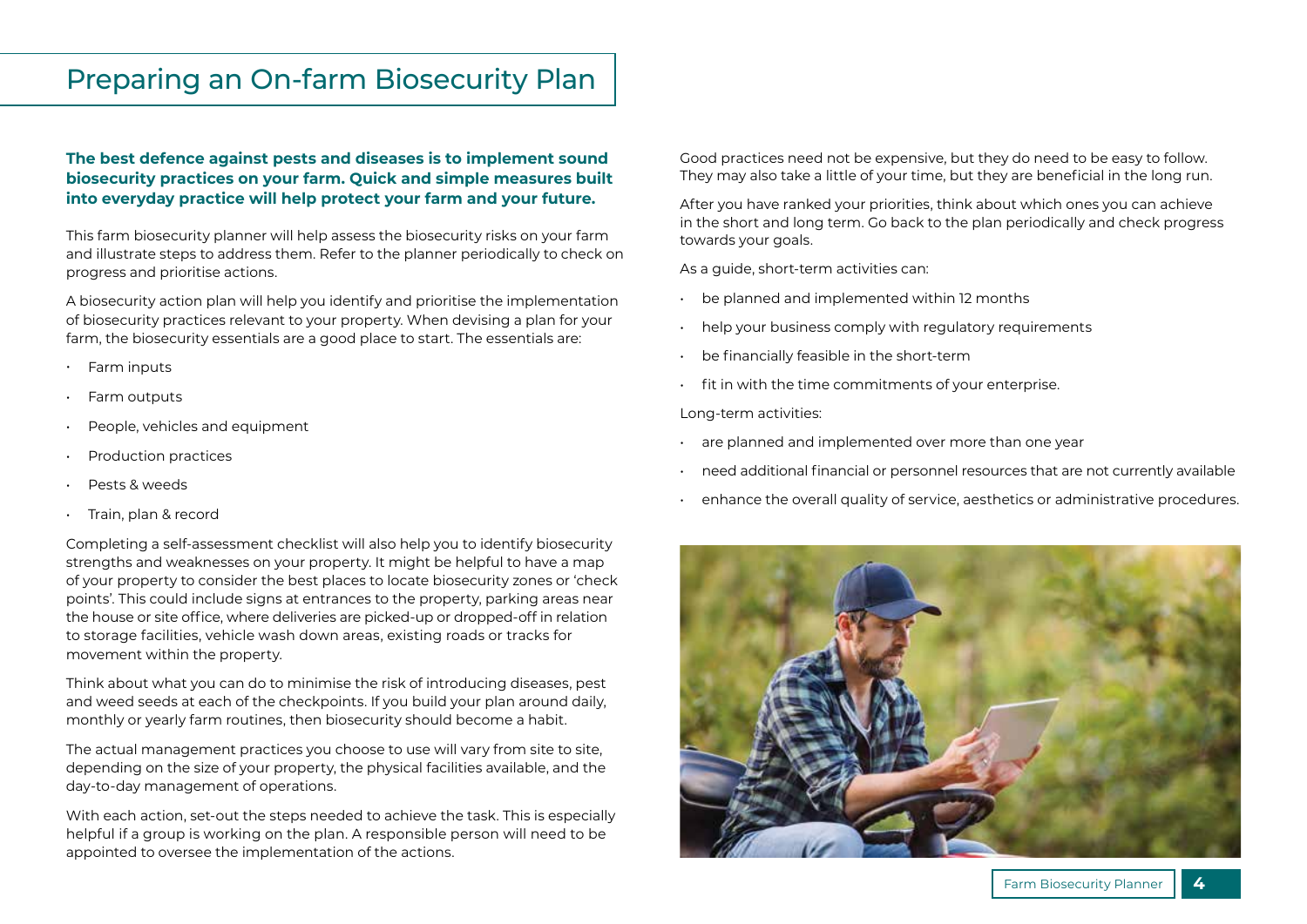### Risk Assessment Matrix

Use this risk assessment matrix to determine the level of risk an activity is likely to pose to your property and production. The risk assessment can be helpful in prioritising which biosecurity practices to implement first.

|                                                                       |                                          |                                           | <b>Likelihood of occurrence</b>          |                                               |
|-----------------------------------------------------------------------|------------------------------------------|-------------------------------------------|------------------------------------------|-----------------------------------------------|
|                                                                       |                                          | <b>Unlikely</b><br>Could happen sometimes | <b>Likely</b><br>Could happen most times | <b>Very likely</b><br>Could happen every time |
|                                                                       | <b>Minor</b><br>May have little impact   | Low risk                                  | Medium risk                              | Medium risk                                   |
| Impact to property, production<br>and / or surrounding area if occurs | <b>Moderate</b><br>Will have some impact | Low risk                                  | Medium risk                              | High risk                                     |
|                                                                       | Major<br>Will have great impact          | Medium risk                               | High risk                                | High risk                                     |

*Source:* modified from *Keep it Clean- Reducing costs and losses in the management of pests and diseases in greenhouse*, NSW DPI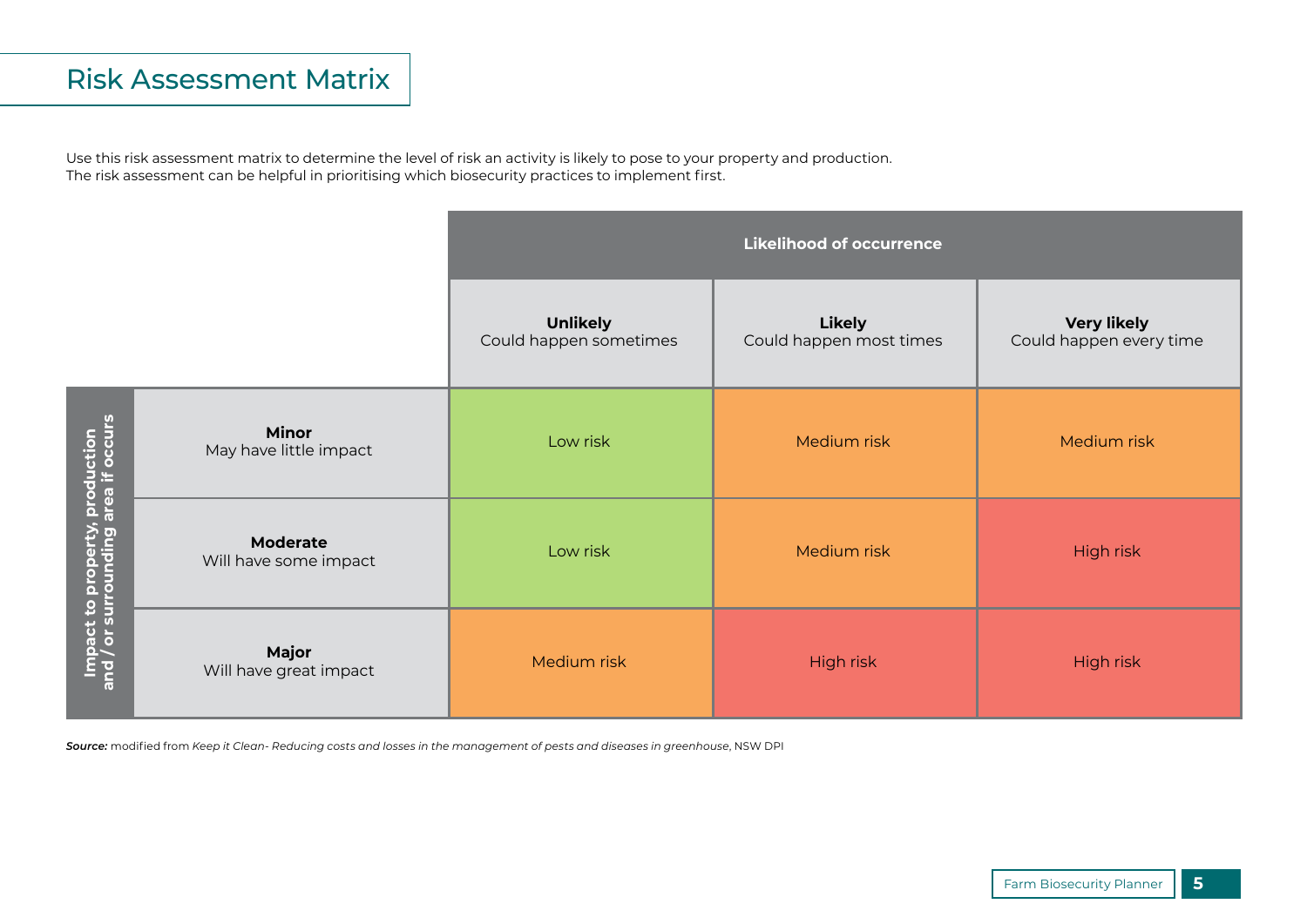## Farm Inputs

Almost anything introduced to your property can be a potential source of pests, pathogens and weeds. Monitor and record details of plant materials that enter the property, as well as sources of water and fertiliser.



*Chestnut orchard* © CAI

| <b>Farm Inputs</b>                          | <b>Potential risk</b>                                                                       | <b>Actions to reduce the risk</b>                                                                                                                                                                                                                                                                                                                                                                                                                                                                                               | <b>Action(s) to take</b> | $\sqrt{x}$ |
|---------------------------------------------|---------------------------------------------------------------------------------------------|---------------------------------------------------------------------------------------------------------------------------------------------------------------------------------------------------------------------------------------------------------------------------------------------------------------------------------------------------------------------------------------------------------------------------------------------------------------------------------------------------------------------------------|--------------------------|------------|
| <b>New plants</b><br>Chestnut nursery © CAI | New plants introduced to your property<br>could be carrying unwanted diseases<br>and pests. | Purchase new trees from a reputable<br>source, and thoroughly check them<br>for pests and diseases upon arrival.<br>Maintain records of purchase dates<br>and sources of new trees.<br>New varieties should be planted in a<br>quarantine area, distant from their<br>permanent location and observed for<br>12 to 20 months before being planted<br>in an orchard.<br>Tools and equipment should not be<br>transferred between the quarantine<br>area and main orchard.<br>Record planting locations, patterns<br>and details. |                          |            |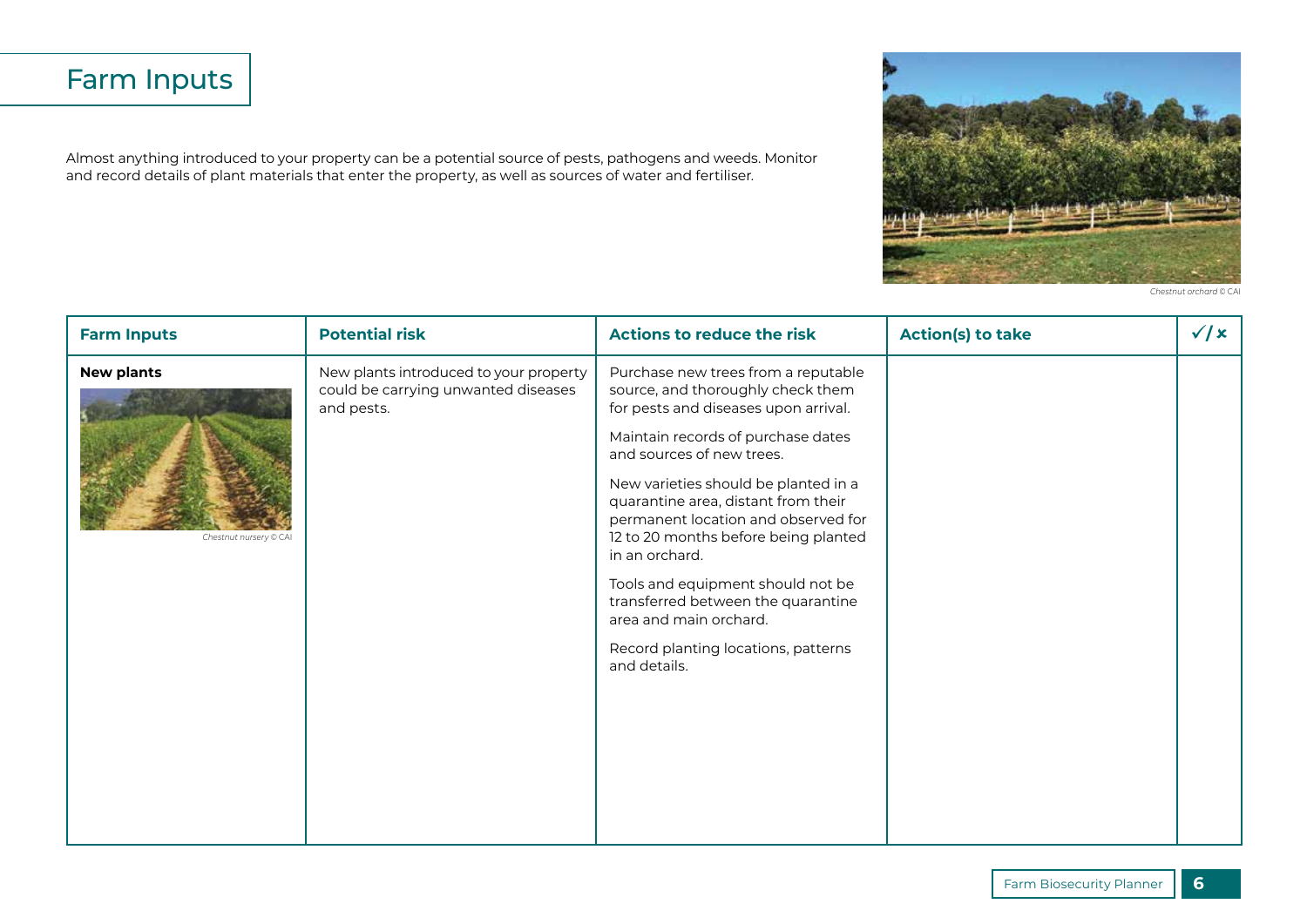| <b>Farm Inputs</b>                                                           | <b>Potential risk</b>                                                                                                                                                                                                                                  | <b>Actions to reduce the risk</b>                                                                                                                                                                                                       | <b>Action(s) to take</b> | $\sqrt{x}$ |
|------------------------------------------------------------------------------|--------------------------------------------------------------------------------------------------------------------------------------------------------------------------------------------------------------------------------------------------------|-----------------------------------------------------------------------------------------------------------------------------------------------------------------------------------------------------------------------------------------|--------------------------|------------|
| <b>Water sources</b><br>Water source © CAI                                   | Water is a potential carrier of unwanted<br>pests; it can carry weed seeds and soil<br>or waterborne pests such as fungi<br>or bacteria.<br>Many pest and disease-causing<br>organisms can survive for a long<br>time in water until they find a host. | Inspect water inlets and storages for<br>rubbish, weeds or pests that could<br>cause contamination.<br>Consider the implications of recycled<br>irrigation water.                                                                       |                          |            |
| <b>Fertiliser</b><br>Barbee, M. 2016, Organic fertiliser, Flickr (CC BY 2.0) | If not composted thoroughly, organic<br>fertilisers such as manure and compost<br>can be sources of weeds, pests and<br>pathogens.                                                                                                                     | Ensure that organic fertilisers are<br>thoroughly composted to destroy<br>weed seeds, pests and disease-causing<br>organisms.<br>Maintain a record of the source of<br>organic fertilisers, the application dates<br>and where applied. |                          |            |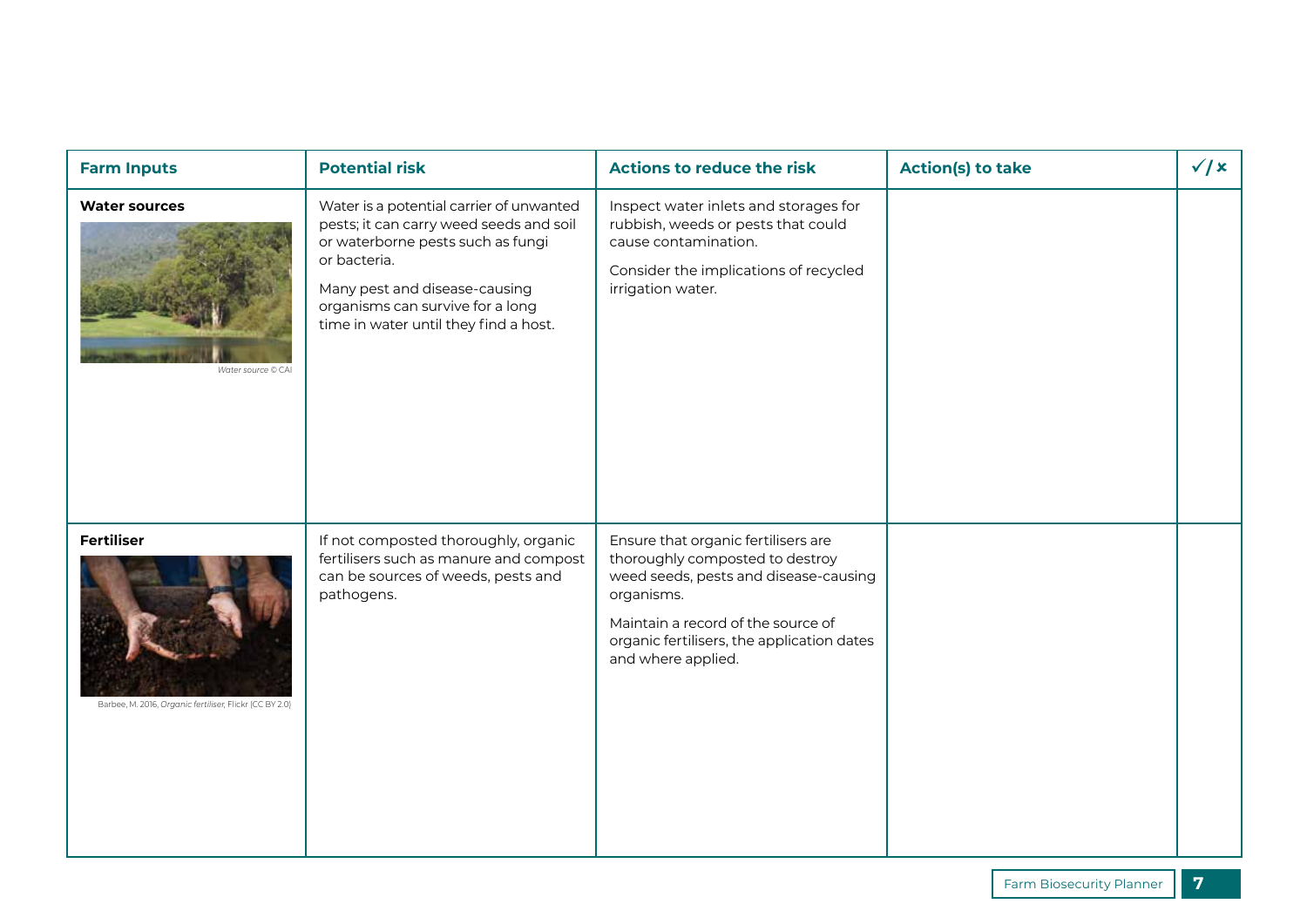## Farm Outputs

Responsibility for biosecurity doesn't end when chestnuts are harvested, processed and leave the farm gate. The biosecurity measures you put in place support not only protection of your own property, but also support biosecurity in your region.



*Stored chestnuts* © CAI

| <b>Farm Outputs</b>                                               | <b>Potential risk</b>                                                                                                                                                                                                                                                     | <b>Actions to reduce the risk</b>                                                                                                             | <b>Action(s) to take</b> | $\sqrt{x}$ |
|-------------------------------------------------------------------|---------------------------------------------------------------------------------------------------------------------------------------------------------------------------------------------------------------------------------------------------------------------------|-----------------------------------------------------------------------------------------------------------------------------------------------|--------------------------|------------|
| <b>Chestnut bins &amp; containers</b><br>Harvested chestnuts © CA | Bins and containers can contain chemical<br>residues, and can transfer insect pests,<br>pathogens and weed seeds.<br>Contamination may result where<br>containers have not been adequately<br>cleaned out after carrying another<br>commodity such as treated fertiliser. | Ensure that bins and containers used<br>to handle harvested chestnuts are<br>cleaned down before and after use.                               |                          |            |
| <b>Processing chestnuts</b><br>Grading chestnuts © CAI            | Soil and plant material adhering to<br>nuts can carry insect pests and<br>disease organisms.                                                                                                                                                                              | Remove as much excess plant material<br>as possible from harvested crops.<br>Only use clean new packaging for<br>packing and consigning nuts. |                          |            |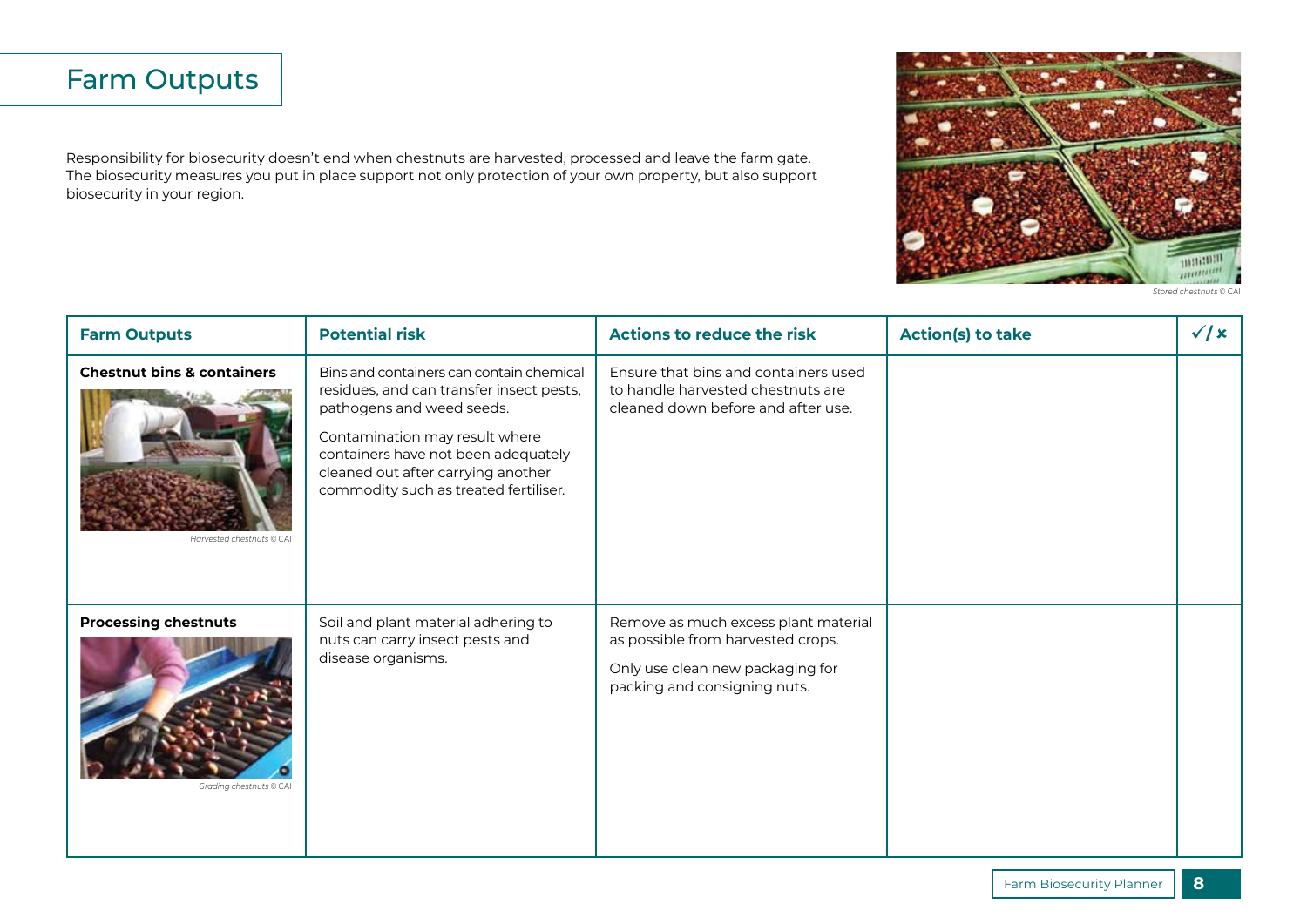| <b>Farm Outputs</b>                                               | <b>Potential risk</b>                                                                                                                                  | <b>Actions to reduce the risk</b>                                                                                                                                                                                                                                                                                      | <b>Action(s) to take</b> | $\sqrt{x}$ |
|-------------------------------------------------------------------|--------------------------------------------------------------------------------------------------------------------------------------------------------|------------------------------------------------------------------------------------------------------------------------------------------------------------------------------------------------------------------------------------------------------------------------------------------------------------------------|--------------------------|------------|
| Moving plants off the<br>property<br>Transporting chestnuts © CAI | Transporting produce can spread<br>diseases, pests and weeds from your<br>property and can put other growing<br>areas at risk.                         | Ensure that nuts are free of pests<br>and diseases, your records are<br>up-to-date and that the transport<br>vehicle is cleaned down before and<br>after transportation.<br>Provide copies of supporting<br>paperwork such as certification<br>requirements.                                                           |                          |            |
| <b>Chestnut waste</b><br>Pruning debris © CAI                     | Waste materials and unharvested nuts<br>can spread diseases and pests on your<br>property, or be the source of new<br>infections the following season. | Collection and disposal of waste<br>materials after pruning is commonly<br>done by chipping, mulching<br>or burning.<br>The removal and disposal of<br>unharvested nuts also reduces<br>vermin populations in the orchard<br>as well as the risk of contamination<br>of subsequent harvests with inferior<br>old nuts. |                          |            |

Thoroughly cleaning your harvest equipment prior to each season will reduce contamination of your crop, and the spreading of pests, diseases and weeds. Most on-farm food safety risks occur during harvest, but a responsible attitude around the farm all year can reduce some risks.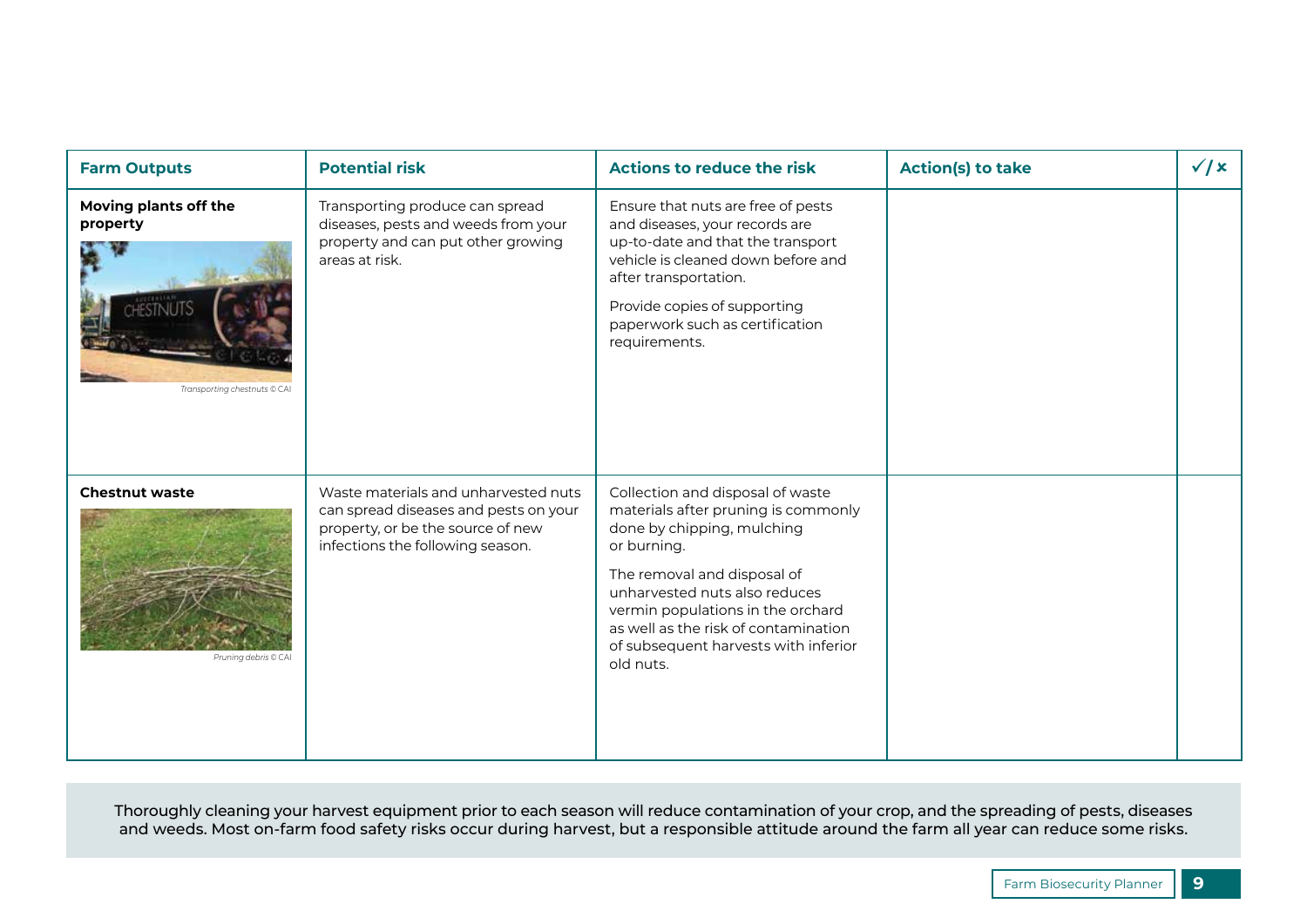## People

If it can move, it can carry pathogens, pests and weeds. For this reason, visitors, workers and contractors, either walking or operating vehicles and equipment, pose a high biosecurity risk and should be managed accordingly.



*Farm walk* © CAI

| <b>People</b>                                                                                                                                                                                                                                                                                                                                  | <b>Potential risk</b>                                                                                                                                                                               | Actions to reduce the risk                                                                                                                                                                                                                                                                           | <b>Action(s) to take</b> | $\sqrt{x}$ |
|------------------------------------------------------------------------------------------------------------------------------------------------------------------------------------------------------------------------------------------------------------------------------------------------------------------------------------------------|-----------------------------------------------------------------------------------------------------------------------------------------------------------------------------------------------------|------------------------------------------------------------------------------------------------------------------------------------------------------------------------------------------------------------------------------------------------------------------------------------------------------|--------------------------|------------|
| <b>Property access</b><br>Pxhere, 2017. Locked farm access point, pxhere.com (CC0)                                                                                                                                                                                                                                                             | Multiple entry points to your property<br>make it difficult to control visitor access<br>and manage high risk visitors such as<br>those who visit several properties<br>each day.                   | Limit the number of access points to<br>your property - lock unused gates.<br>Use signs to direct visitors to designated<br>parking or reception areas.<br>Access to production areas, including<br>orchards and sheds, should be restricted<br>to a limited number of identified<br>personnel only. |                          |            |
| <b>Signage</b><br><b>VISITORS</b><br><b>PLEASE RESPECT</b><br><b>FARM BIOSECURITY</b><br>Please phone or visit the office before entering<br>Do not enter property without prior approval<br>Vehicles, people and equipment can carry weed seeds,<br>de anmalhosith<br>formbiorecurity=C3= #255511545<br>Print your own signs, PHA (CC BY 3.0) | Never assume that people know what<br>to do when they arrive at your property.<br>Without signage, visitors and staff<br>may be unaware of the biosecurity<br>procedures enforced on your property. | Erect signs to instruct visitors and staff.<br>Use clear instructions and provide<br>relevant contact details.<br>Have a script of risk assessment<br>questions ready to ask when you<br>are called and instructions to be<br>given to visitors.                                                     |                          |            |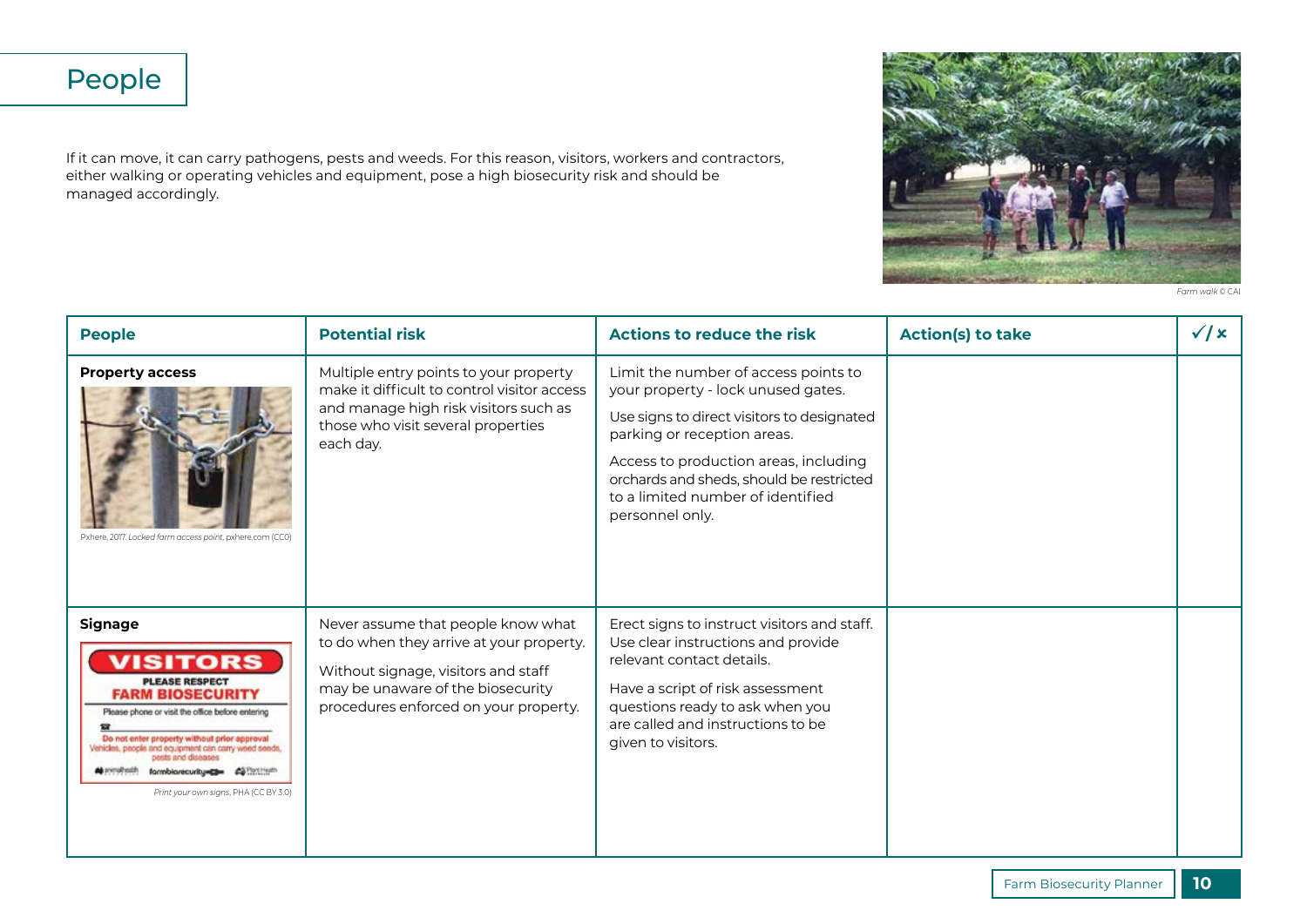| <b>People</b>                                                         | <b>Potential risk</b>                                                                                                                                                                                                                                      | <b>Actions to reduce the risk</b>                                                                                                                                                                                                                                                                                             | <b>Action(s) to take</b> | $\sqrt{x}$ |
|-----------------------------------------------------------------------|------------------------------------------------------------------------------------------------------------------------------------------------------------------------------------------------------------------------------------------------------------|-------------------------------------------------------------------------------------------------------------------------------------------------------------------------------------------------------------------------------------------------------------------------------------------------------------------------------|--------------------------|------------|
| <b>Visitor risk assessment</b><br>Footbath © WA Agriculture Authority | Visitors can unknowingly carry<br>pathogens, pests and weeds on their<br>clothes and personal items.<br>The risk is greatest if they've been<br>in contact with other nut crops or<br>properties in Australia, or have<br>recently traveled from overseas. | Conduct a risk assessment before you<br>allow a visitor onto your property.<br>If required, provide cleaning equipment<br>or a change of clothing or footwear to<br>reduce the risk.<br>If you cannot reduce the risk, refuse<br>entry to high-risk visitors.                                                                 |                          |            |
| <b>Visitor tracing</b><br>Visitor register, PHA (CC-BY 3.0)           | If you don't know where visitors have<br>come from or what they have been<br>doing, it will be difficult to trace back<br>or trace forward in the event of an<br>incursion or disease outbreak.                                                            | Direct all visitors to a designated<br>parking area away from crops and ask<br>them to sign a visitor register.<br>Limit access to and contact with crops,<br>and eliminate any unnecessary contact<br>altogether.<br>Ideally visitors should be moved<br>around an orchard in the farm's vehicles,<br>rather than their own. |                          |            |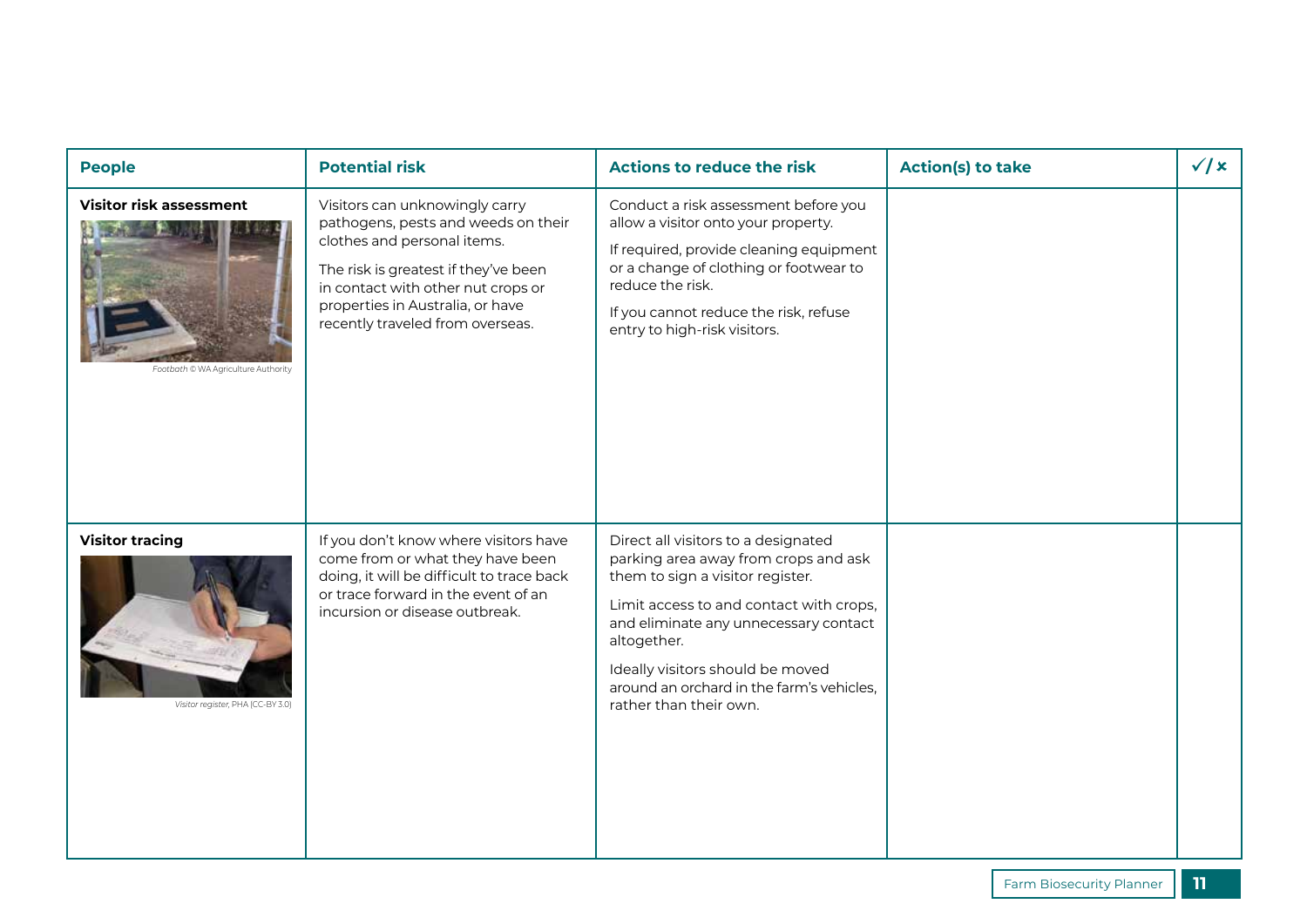| <b>People</b>                                                                                                                  | <b>Potential risk</b>                                                                                                                                                                                                                  | <b>Actions to reduce the risk</b>                                                                                                                                                                                                                                                                                                                                                                                                                                                                                               | <b>Action(s) to take</b> | $\sqrt{x}$ |
|--------------------------------------------------------------------------------------------------------------------------------|----------------------------------------------------------------------------------------------------------------------------------------------------------------------------------------------------------------------------------------|---------------------------------------------------------------------------------------------------------------------------------------------------------------------------------------------------------------------------------------------------------------------------------------------------------------------------------------------------------------------------------------------------------------------------------------------------------------------------------------------------------------------------------|--------------------------|------------|
| <b>General hygiene</b><br>Bio-Securit<br>lean Down Poin<br>sering please enoure<br>Biosecurity sign © WA Agriculture Authority | Pests, disease-causing organisms and<br>weed seeds can be present on hands,<br>clothing, footwear and personal items.                                                                                                                  | Provide hand washing facilities,<br>foot baths and/or alternative clothing<br>and footwear for visitors to use<br>while on-farm.                                                                                                                                                                                                                                                                                                                                                                                                |                          |            |
| Field days or farm walks<br>Farm walk © AWIA                                                                                   | Holding field days or farm walks on a<br>property introduces risks from a wider<br>region with people potentially carrying<br>pests, pathogens or weed seeds from<br>their own properties, on their vehicles<br>and shoes or clothing. | If you are holding a field day or farm<br>walk on your property, make sure you:<br>provide a designated parking area<br>away from production areas<br>· use signage to direct visitors to a sign<br>in area with a visitor register<br>provide shoe covers or boots where<br>necessary<br>• outline a designated route through<br>the orchard<br>put in place general hygiene measures<br>such as foot baths to minimise risk<br>· limit contact with growing and<br>processing areas and use only main<br>roadways and tracks. |                          |            |

Warning signs tell visitors to your property that you have biosecurity measures in place that minimise the spread of pests and diseases.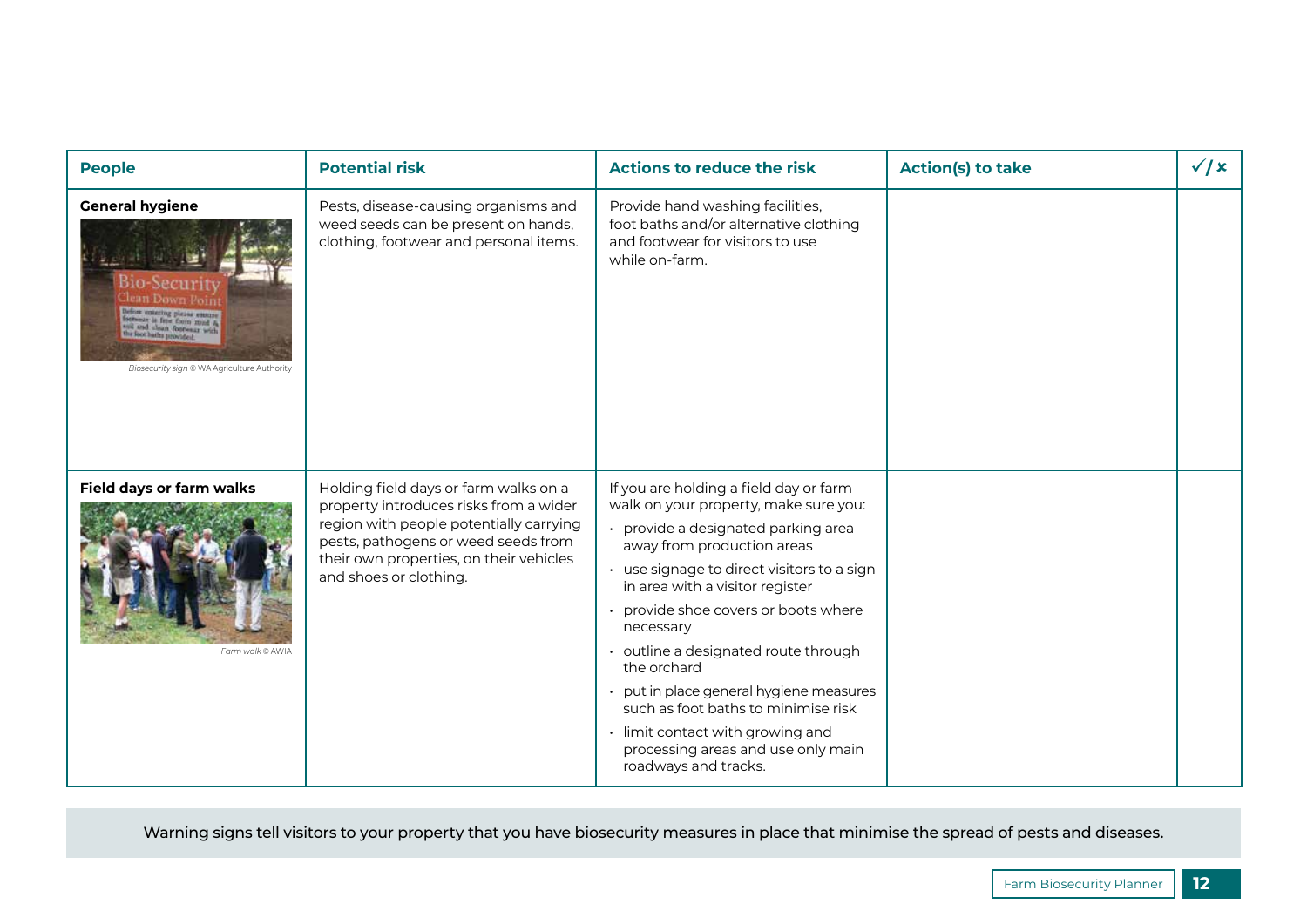## Vehicles, Equipment & Machinery

Diseases, pests and weeds can enter a farm and be spread by equipment and vehicles, either directly or in plant material or soil. You should maintain equipment hygiene and ensure all vehicles that visit your property are clean and well maintained.



*Vehicle washdown*, PHA (CC BY 3.0)

| <b>Vehicles, equipment</b><br>& machinery                                               | <b>Potential risk</b>                                                                                                                                                                                                                                                                                 | Actions to reduce the risk                                                                                                                                                                                                                                                                                                                                                                                                                                                               | <b>Action(s) to take</b> | $\sqrt{x}$ |
|-----------------------------------------------------------------------------------------|-------------------------------------------------------------------------------------------------------------------------------------------------------------------------------------------------------------------------------------------------------------------------------------------------------|------------------------------------------------------------------------------------------------------------------------------------------------------------------------------------------------------------------------------------------------------------------------------------------------------------------------------------------------------------------------------------------------------------------------------------------------------------------------------------------|--------------------------|------------|
| <b>Equipment hygiene</b><br>Chestnut pruning © CAI                                      | Tools and equipment can carry diseases,<br>pests and weeds seeds.<br>The risk for disease spread is higher<br>when equipment is borrowed, lent<br>or bought second-hand from other<br>properties.<br>Harvest machinery and equipment<br>can transfer insect pests and diseases<br>to harvested crops. | Clean and disinfect tools and equipment<br>before and after use on crops.<br>Clean and disinfect second-hand,<br>borrowed or lent equipment before<br>and after use.<br>Have clear instructions and standards<br>documented for contractors to meet<br>if they are to carry out work on your<br>property.<br>Ensure no soil, plant material including<br>weed seeds, or pests are left on or in<br>machinery or transport equipment<br>by removing any contaminants and<br>disinfecting. |                          |            |
| <b>Dedicated tools &amp; equipment</b><br>von Halem, A. 2011, Boots, Flickr (CC BY 2.0) | Separate tools, clothing and footwear,<br>used on crops affected by pests or<br>diseases, from clean tools, clothing<br>and footwear.<br>Don't use contaminated tools or<br>clothing in clean areas of your<br>property.                                                                              | Have dedicated tools, clothing and<br>footwear available for use in production<br>areas affected by pests or disease.<br>Always work with sick plants last. That<br>is, work from clean to dirty.                                                                                                                                                                                                                                                                                        |                          |            |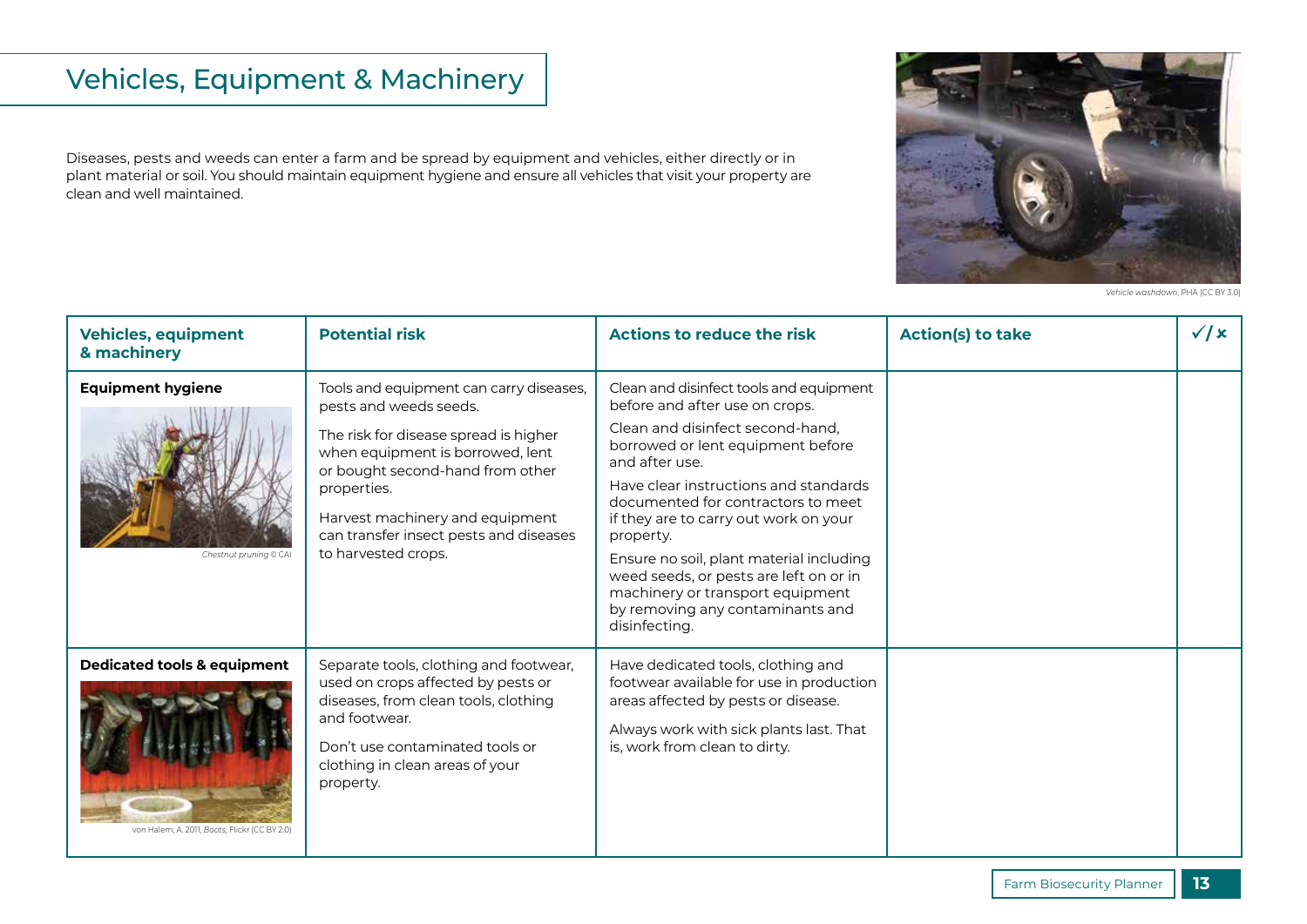| <b>Vehicles, equipment</b><br>& machinery                                      | <b>Potential risk</b>                                                                                                                                                                                                                                                                                                                                                                                      | <b>Actions to reduce the risk</b>                                                                                                                                                                                                                                                                                                                                                            | <b>Action(s) to take</b> | $\sqrt{x}$ |
|--------------------------------------------------------------------------------|------------------------------------------------------------------------------------------------------------------------------------------------------------------------------------------------------------------------------------------------------------------------------------------------------------------------------------------------------------------------------------------------------------|----------------------------------------------------------------------------------------------------------------------------------------------------------------------------------------------------------------------------------------------------------------------------------------------------------------------------------------------------------------------------------------------|--------------------------|------------|
| <b>Storage areas</b><br>Bendon, J. 2013. Machinery shed, Flickr (CC BY-SA 2.0) | Some pests and diseases can survive in<br>sheds and buildings without a host, for<br>months or years.                                                                                                                                                                                                                                                                                                      | Clean and disinfect equipment and<br>storage areas regularly.                                                                                                                                                                                                                                                                                                                                |                          |            |
| <b>Harvest machinery</b><br>& equipment<br>Harvesting equipment © CAI          | Unclean harvest machinery and<br>containers increase the risk of<br>contamination of the nuts.<br>Incorrectly maintained harvesting<br>machinery can cause cracking of the<br>shell which increases the risk of mould.<br>microbial contamination and bruising<br>of the kernels.<br>Unclean harvest equipment also<br>presents a risk of spreading diseases<br>and weeds when moving between<br>orchards. | Maintain harvesting machinery in a<br>sound, clean condition.<br>Inspect harvest containers before use,<br>and clean if necessary.<br>Clean harvesting machinery and<br>equipment before moving between<br>orchards.<br>Thoroughly clean and sanitise harvesting<br>machinery and equipment before and<br>after harvesting other crops. This will<br>reduce the risk of spreading allergens. |                          |            |
| Vehicle entry points<br><b>PLEASE USE</b><br><b>MAIN ENTRANCE</b>              | Multiple, unsecured entry points to<br>your property make it difficult to<br>control access and manage high risk<br>visitors such as contractors and utility<br>providers who might visit several<br>properties every day.                                                                                                                                                                                 | Encourage visitors to enter the property<br>via one or two routes only.<br>Use signs to inform visitors about<br>property access points.                                                                                                                                                                                                                                                     |                          |            |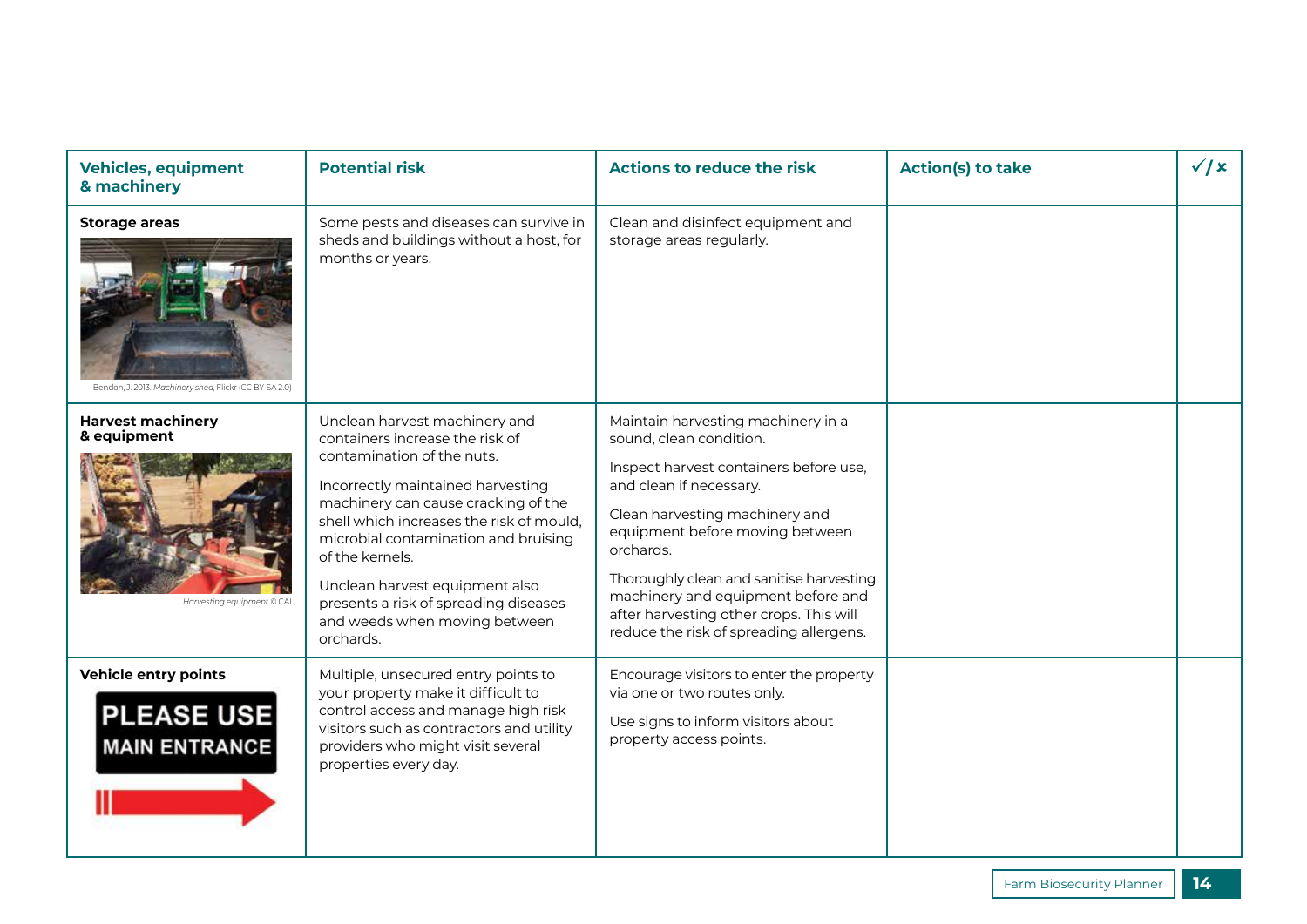| <b>Vehicles, equipment</b><br>& machinery                            | <b>Potential risk</b>                                                                                                                                   | <b>Actions to reduce the risk</b>                                                                                                                                                                                                                                                                       | <b>Action(s) to take</b> | $\sqrt{x}$ |
|----------------------------------------------------------------------|---------------------------------------------------------------------------------------------------------------------------------------------------------|---------------------------------------------------------------------------------------------------------------------------------------------------------------------------------------------------------------------------------------------------------------------------------------------------------|--------------------------|------------|
| Vehicle movement & parking<br>Designated parking, PHA (CC BY 3.0)    | By restricting parking and vehicle<br>movements within the property, it<br>is easier to control and monitor the<br>spread of diseases, pests and weeds. | Restrict visitor vehicles to designated<br>parking areas.<br>Where possible have designated<br>vehicles that are for use on-farm or use<br>your own farm vehicles to transport<br>visitors around the property.                                                                                         |                          |            |
| Wash-down areas<br>Disinfecting vehicle, BiodiversityQld (CC-BY 4.0) | Vehicles and equipment can carry<br>disease-causing organisms, pests and<br>weed seeds.                                                                 | A wash-down facility allows orchard<br>employees, contractors and visitors<br>to clean their vehicle and equipment<br>(including hand tools) in an easily<br>managed area where wash water is<br>contained.<br>For maximum protection, it is recom-<br>mended that you also disinfect after<br>washing. |                          |            |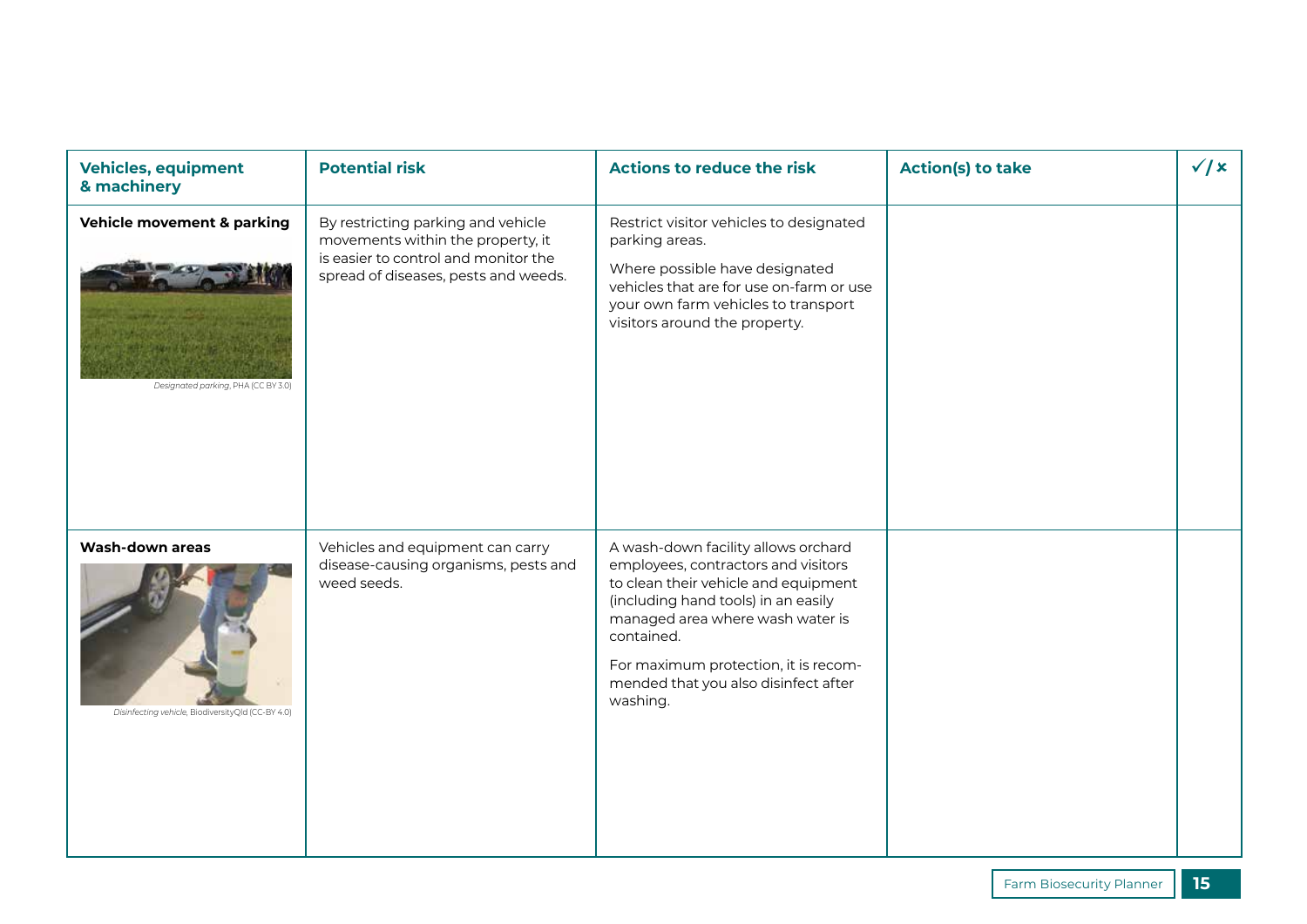| <b>Vehicles, equipment</b><br>& machinery                               | <b>Potential risk</b>                                                                                                                                                                                                                                          | <b>Actions to reduce the risk</b>                                                                                                                                                                                                                                       | <b>Action(s) to take</b> | $\sqrt{x}$ |
|-------------------------------------------------------------------------|----------------------------------------------------------------------------------------------------------------------------------------------------------------------------------------------------------------------------------------------------------------|-------------------------------------------------------------------------------------------------------------------------------------------------------------------------------------------------------------------------------------------------------------------------|--------------------------|------------|
| <b>Run-off from wash areas</b><br>Wash down area © GRDC                 | Run-off from vehicle washing can<br>contain diseases, pests and<br>weed seeds.                                                                                                                                                                                 | Collect run-off from vehicle wash areas<br>in a sump, or direct it away from<br>production areas.<br>Monitor areas around cleaning<br>facilities for signs of pests and diseases,<br>and treat weeds before they set seed<br>or become established.                     |                          |            |
| Roads & tracks<br>Thomas, J. 2011, Farm track, wikimedia (CC BY-SA 2.0) | There is an increased risk of introducing<br>diseases, pests and weeds when<br>vehicles travel off or divert from<br>established roads and tracks.<br>Some areas of your property may have<br>known pest, disease or weed problems<br>that other areas do not. | Have a supply of property maps on<br>hand to give to visitors and farm workers.<br>Ask visitors to stay on established<br>roads or tracks.<br>Check areas next to roads and tracks<br>for signs of diseases, pests and weeds,<br>and treat before becoming established. |                          |            |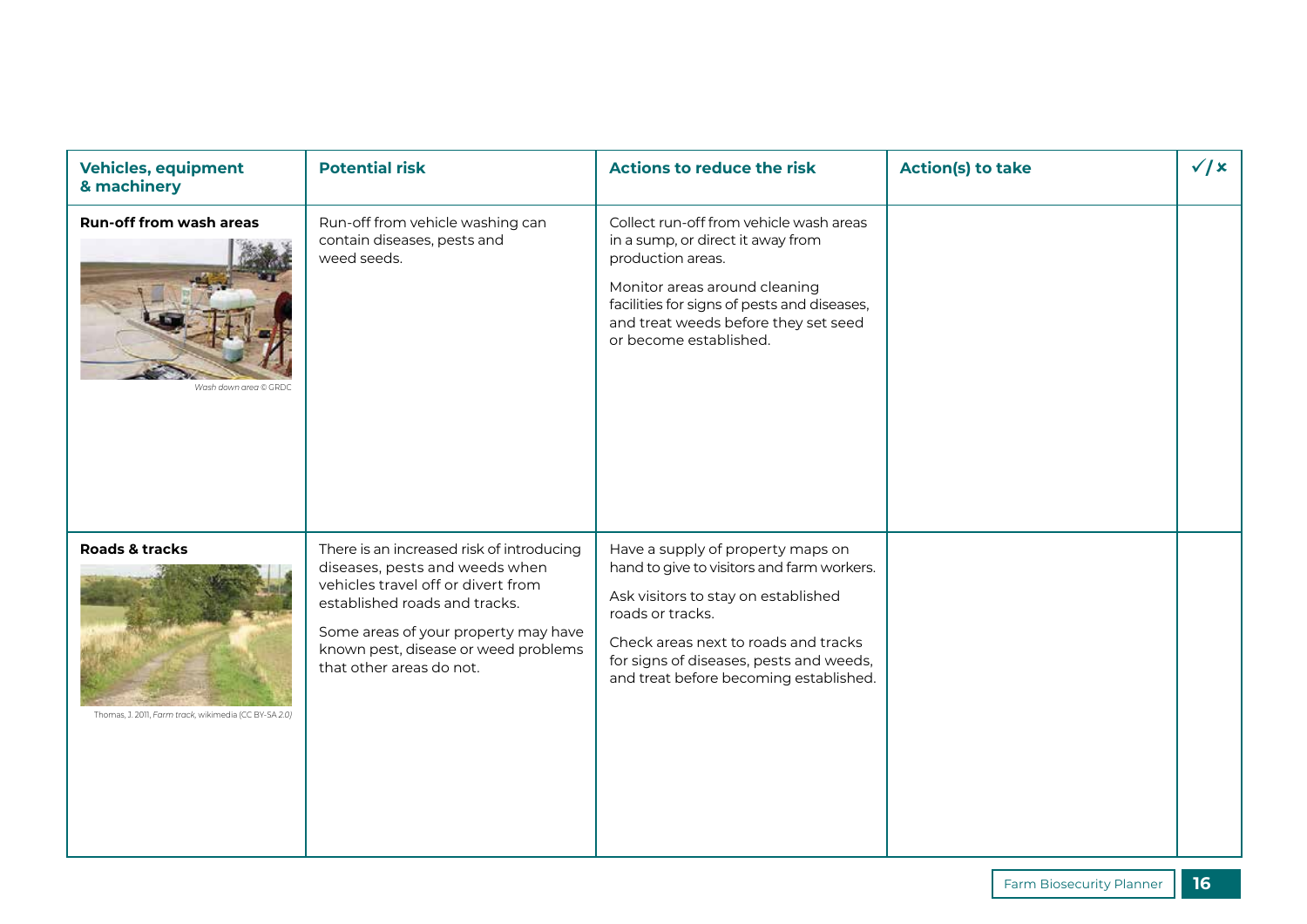### Production Practices

Good on-farm hygiene reduces the risk of spreading pests and diseases. Implement simple hygiene practices for orchard irrigation, pruning, planting activities, harvesting and packaging, storage facilities and disposal of waste materials.



*Chestnut harvester* © CAI

| <b>Production practices</b>                                                                         | <b>Explanation of risk</b>                                                                                                                                                                                                                                                                               | <b>Actions to reduce the risk</b>                                                                                                                                                                                                                                                                                                        | <b>Action(s) to take</b> | $\sqrt{x}$ |
|-----------------------------------------------------------------------------------------------------|----------------------------------------------------------------------------------------------------------------------------------------------------------------------------------------------------------------------------------------------------------------------------------------------------------|------------------------------------------------------------------------------------------------------------------------------------------------------------------------------------------------------------------------------------------------------------------------------------------------------------------------------------------|--------------------------|------------|
| <b>Crop &amp; pruning residues</b><br>Pruning waste, 123rf.com                                      | Crop and pruning residues can attract<br>or harbour pests and diseases.<br>This can lead to over-seasoning of<br>pests, and increased pest loads in the<br>following season.                                                                                                                             | Collection and removal of pruned<br>material as well as unharvested nuts<br>and the chipping, mulching or hot<br>composting of this material are<br>common methods of disposal.<br>The removal of unharvested nuts<br>reduces vermin populations in<br>the orchard as well as the risk of<br>contamination of future harvests.           |                          |            |
| <b>Monitoring &amp; surveillance</b><br>CSIRO. 2001, Using Insect Pheromones, wikimedia (CC BY 3.0) | Early detection of pests and diseases<br>gives you the best chance of preventing<br>pests or diseases from establishing on<br>your property and ongoing additional<br>expenses for their control.<br>Recording the absence of pests or<br>diseases is just as important as recording<br>what you do see. | Good record keeping and regular crop<br>monitoring is also part of good orchard<br>hygiene.<br>If a pest incursion occurs, good records<br>and photos will assist in determining<br>where it came from and where it may<br>have spread to.<br>Display posters showing common<br>pests and diseases to help staff with<br>identification. |                          |            |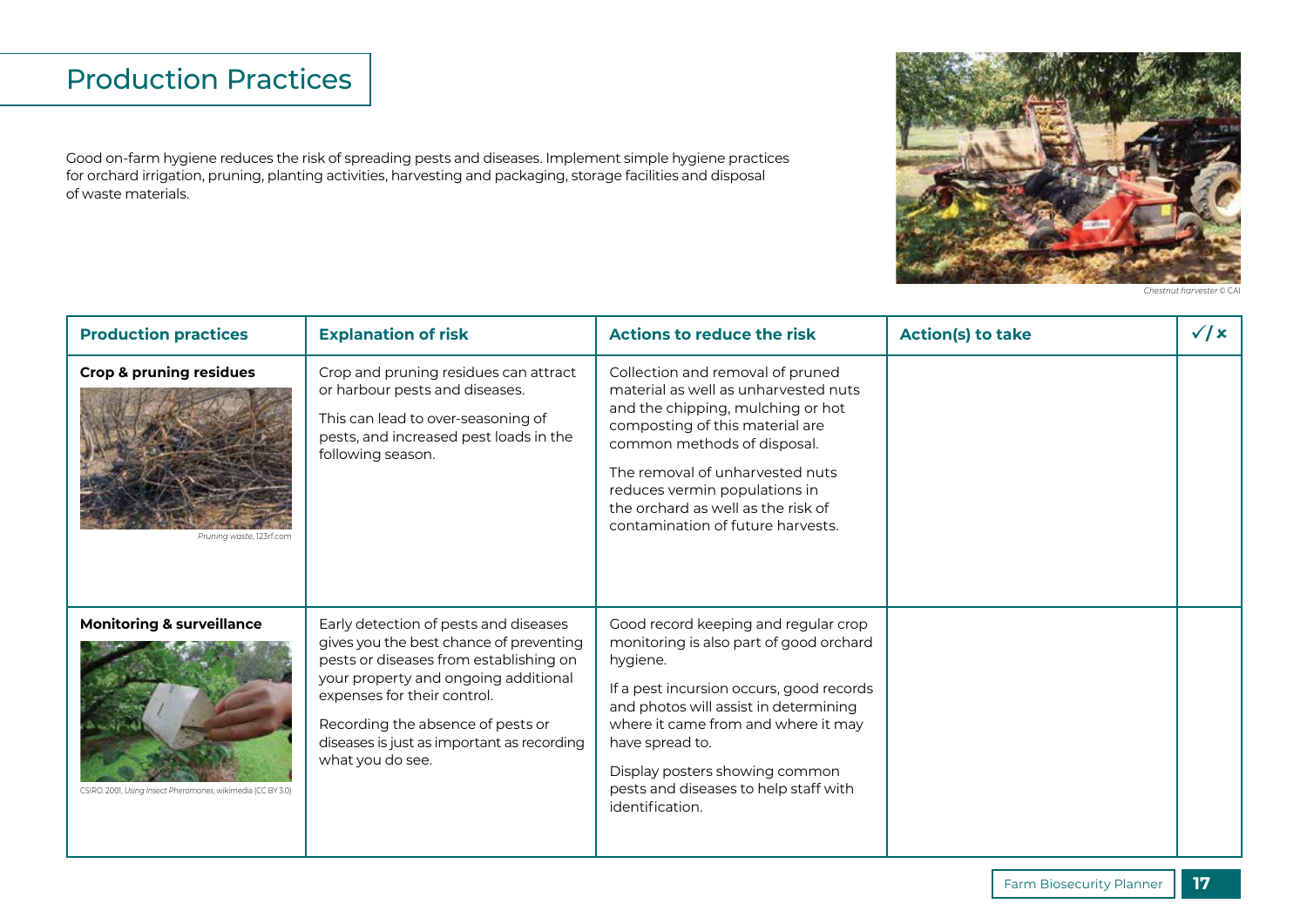| <b>Production practices</b>                                                                     | <b>Explanation of risk</b>                                                                                                                                                                                                                                                                                | <b>Actions to reduce the risk</b>                                                                                                                                                                                                                                                                     | <b>Action(s) to take</b> | $\sqrt{x}$ |
|-------------------------------------------------------------------------------------------------|-----------------------------------------------------------------------------------------------------------------------------------------------------------------------------------------------------------------------------------------------------------------------------------------------------------|-------------------------------------------------------------------------------------------------------------------------------------------------------------------------------------------------------------------------------------------------------------------------------------------------------|--------------------------|------------|
| <b>Post-harvest orchard</b><br>sanitation<br>Chestnut blight © State of Victoria                | Insects and pathogens can overwinter<br>in unharvested nuts remaining on the<br>tree (mummies) or on the ground, and<br>on diseased branches and leaves.<br>Infested plant materials can spread<br>diseases and pests on your property, or<br>be the source of new infections in the<br>following season. | When the trees are fully dormant, and<br>preferably after pruning, mummies,<br>nuts on the ground, and diseased and<br>loose branches, should be collected<br>and safely disposed of.<br>This will reduce the populations of<br>pathogens and pests (including<br>Carpophilus beetle) in the orchard. |                          |            |
| <b>Stored machinery</b><br>& equipment<br>Simak, E. 2011, Tractor shed, Geograph (CC BY-SA 2.0) | Sheds storing machinery and<br>equipment can attract or harbour<br>pests and diseases.<br>Soil and plant materials adhering to<br>machinery and equipment can carry<br>insect pests and disease organisms.                                                                                                | Clean equipment before storage.<br>Equipment should be stored securely<br>to avoid attracting pests.<br>Weeds and vegetation around shed<br>should be cleared so that it doesn't<br>harbour pests and diseases.                                                                                       |                          |            |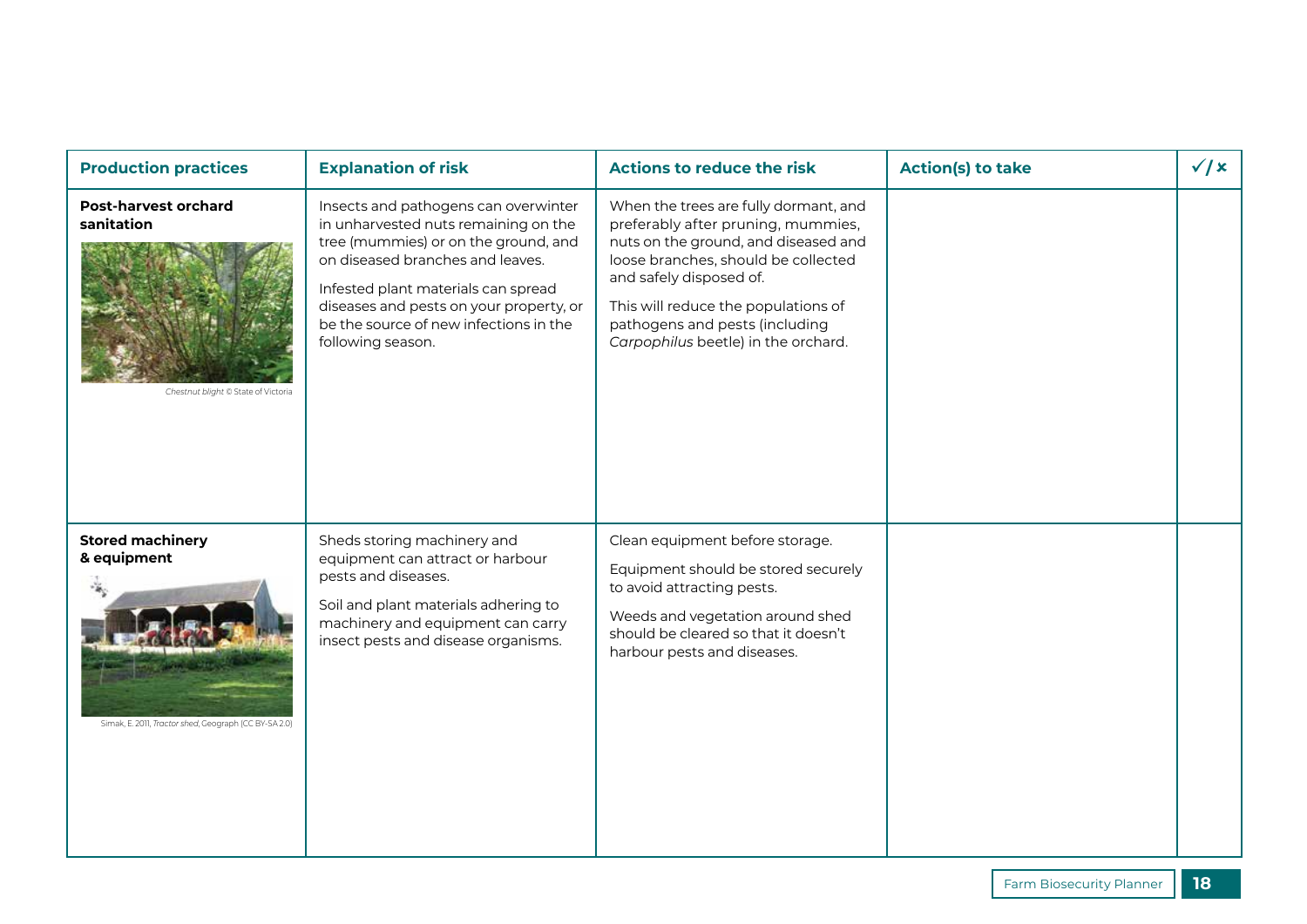| <b>Production practices</b>                                                                                                                                       | <b>Explanation of risk</b>                                                                                                                                                                                                                                                                                          | <b>Actions to reduce the risk</b>                                                                                                                                                                                     | <b>Action(s) to take</b> | $\sqrt{x}$ |
|-------------------------------------------------------------------------------------------------------------------------------------------------------------------|---------------------------------------------------------------------------------------------------------------------------------------------------------------------------------------------------------------------------------------------------------------------------------------------------------------------|-----------------------------------------------------------------------------------------------------------------------------------------------------------------------------------------------------------------------|--------------------------|------------|
| <b>Agvet chemicals</b><br>Spraying trees © Cima S.p.A.                                                                                                            | Chemical residues on chestnuts may<br>result in rejection from domestic and<br>international markets, and can pose a<br>risk to human health.<br>The misuse of chemicals can also<br>lead to the development of resistance<br>by pests, potentially creating new<br>biosecurity risks and management<br>challenges. | Be aware and comply with harvest<br>withholding periods (WHPs) when<br>applying agricultural chemicals.<br>Undertake training in appropriate use<br>of agvet chemicals.                                               |                          |            |
| <b>Resistance to chemicals</b><br>After pesticide<br>Before pesticide<br>application<br>application<br>GFDL. 2008, Pesticide resistance, Wikimedia (CC BY-SA 3.0) | Inappropriate use of chemicals can<br>cause insects, pathogens or weeds<br>to develop resistance, making control<br>difficult.<br>This can cause more widespread and<br>ongoing biosecurity problems.                                                                                                               | Rotate chemistry and adopt other<br>resistance management practices to<br>reduce the development of resistance<br>in weeds, insects and pathogens.<br>Apply at speeds and water volumes<br>that ensure good coverage. |                          |            |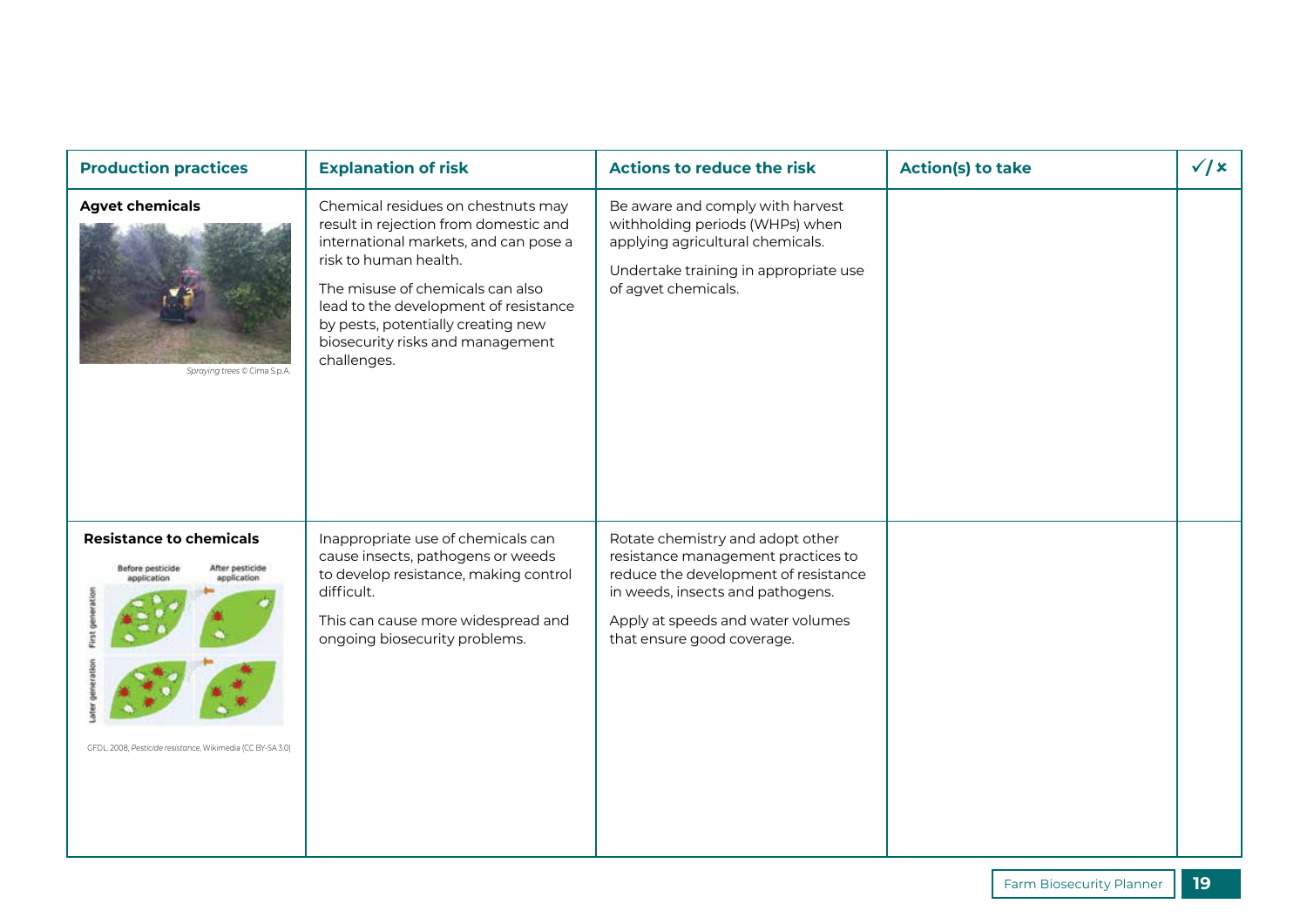# Weeds

Weeds are a widespread nuisance that can also cause harm to your business, so they need to be actively controlled.



Craven, S. 2009, *Weeds in orchard*, Wikimedia (CC BY-SA 2.0)

| <b>Weeds</b>                            | <b>Explanation of risk</b>                                                                                                                                                                                                                                                                                                | <b>Actions to reduce the risk</b>                                                                                                                                                                                                                                                                                                                                        | <b>Action(s) to take</b> | $\sqrt{x}$ |
|-----------------------------------------|---------------------------------------------------------------------------------------------------------------------------------------------------------------------------------------------------------------------------------------------------------------------------------------------------------------------------|--------------------------------------------------------------------------------------------------------------------------------------------------------------------------------------------------------------------------------------------------------------------------------------------------------------------------------------------------------------------------|--------------------------|------------|
| <b>Weed control</b><br>Cover crop © CAI | Weed species are significant biosecurity<br>problems in their own right, as well<br>as being alternative hosts of some<br>agricultural and horticultural pests.<br>Weeds consume water and fertiliser<br>that should be going to the crop.<br>You may have a legal obligation to<br>control certain weeds in your region. | Establish a weed management plan<br>for your property, including plans for<br>eradicating, containing or managing<br>current weeds on your property, and<br>preventing the introduction of new<br>species.<br>Control weeds along orchard rows by<br>spraying and/or planting a cover crop.<br>Look for outbreaks of weeds, especially<br>after drought, fire and flood. |                          |            |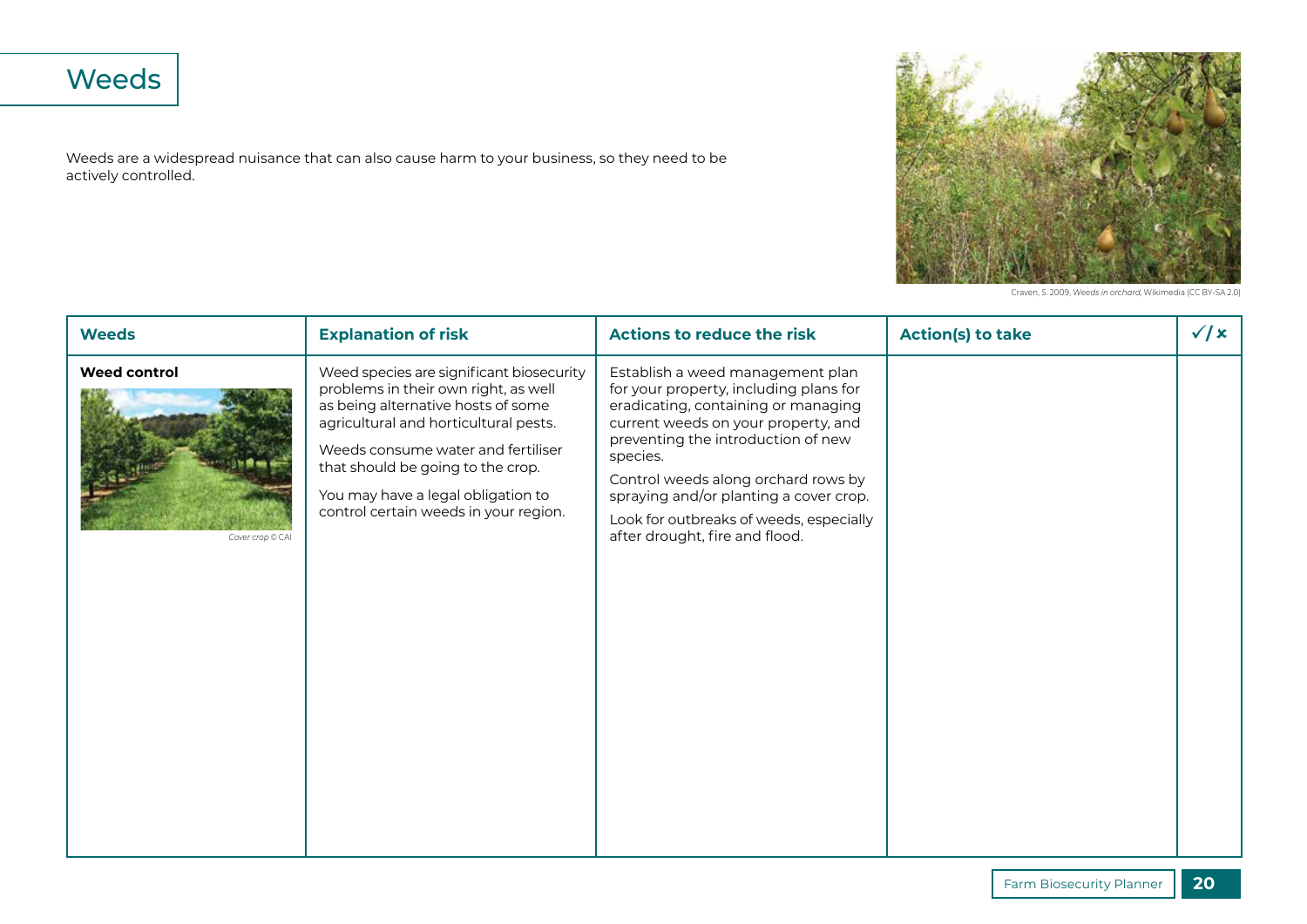| <b>Weeds</b>                                                                            | <b>Explanation of risk</b>                                                                                                                                                   | <b>Actions to reduce the risk</b>                                                                                                                                                                                                                                                          | <b>Action(s) to take</b> | $\sqrt{x}$ |
|-----------------------------------------------------------------------------------------|------------------------------------------------------------------------------------------------------------------------------------------------------------------------------|--------------------------------------------------------------------------------------------------------------------------------------------------------------------------------------------------------------------------------------------------------------------------------------------|--------------------------|------------|
| <b>Volunteer plants</b><br>Volunteer hazelnut tree, maxpixel (CC0)                      | Volunteer plants that have escaped<br>from production areas can create a<br>habitat to harbour pests or diseases<br>between growing seasons.                                 | Control volunteers including, where<br>necessary, plants external to the<br>orchard (e.g. along roadways, around<br>sheds, or in drainage swales).                                                                                                                                         |                          |            |
| Soil & vegetation<br>disturbance<br>Flooding disturbs soil and vegetation © Food Forest | Soil and vegetation disturbance often<br>result from excavation work, fire, flood<br>or storms, and provides an opportunity<br>for pests and weeds to become<br>established. | Control weeds in fields and orchards<br>after flooding, drought or fire.<br>Inspect any areas where soil has been<br>recently disturbed such as flooded<br>creek lines, new roads, dams or fencing,<br>and treat weeds before they have<br>a chance to set seed and become<br>established. |                          |            |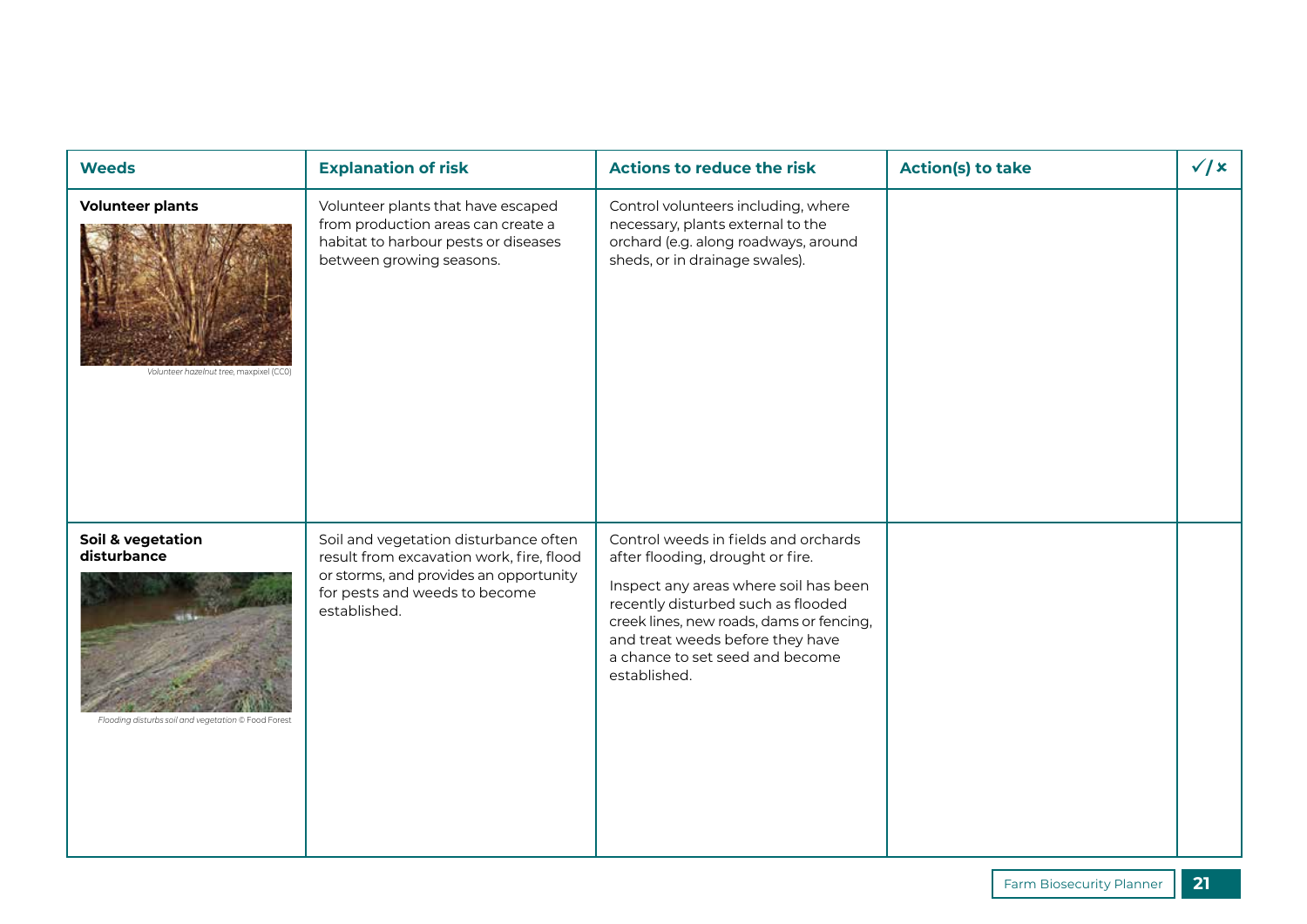## Train, Plan & Record

Ensure staff are well trained and that your records allow tracing of plant movement such as where plants have come from, and where they have moved on- and off-farm. Keep accurate records of purchases, health status if known, sales and movement of all products entering or leaving the property.



*Grower on ipad,* 123rf.com

| Train, plan & record                                                 | <b>Explanation</b>                                                                                                                                                                                                                         | <b>Actions to reduce the risk</b>                                                                                                                                                                                                     | <b>Action(s) to take</b> | $\sqrt{x}$ |
|----------------------------------------------------------------------|--------------------------------------------------------------------------------------------------------------------------------------------------------------------------------------------------------------------------------------------|---------------------------------------------------------------------------------------------------------------------------------------------------------------------------------------------------------------------------------------|--------------------------|------------|
| <b>Biosecurity planning</b><br>Biosecurity planning, PHA (CC-BY 3.0) | An on-farm biosecurity plan will help<br>you prioritise the implementation of<br>biosecurity practices relevant to your<br>property.                                                                                                       | Devise a plan for your property,<br>prioritise actions, and update<br>the implementation table as you<br>achieve goals.                                                                                                               |                          |            |
| <b>Record keeping</b><br>Grower on computer, Flickr (CC BY 2.0)      | A property owner or manager should<br>to be able to 'trace back' and 'trace<br>forward' if there is a disease, pest or<br>weed incursion, and in situations where<br>planting material has not performed as<br>expected on their property. | Keep records of purchases and sales,<br>health certificates and declarations, and<br>pest and disease monitoring activities.<br>Keeping a record of problem areas<br>(e.g. weeds, diseases) can also help with<br>orchard management. |                          |            |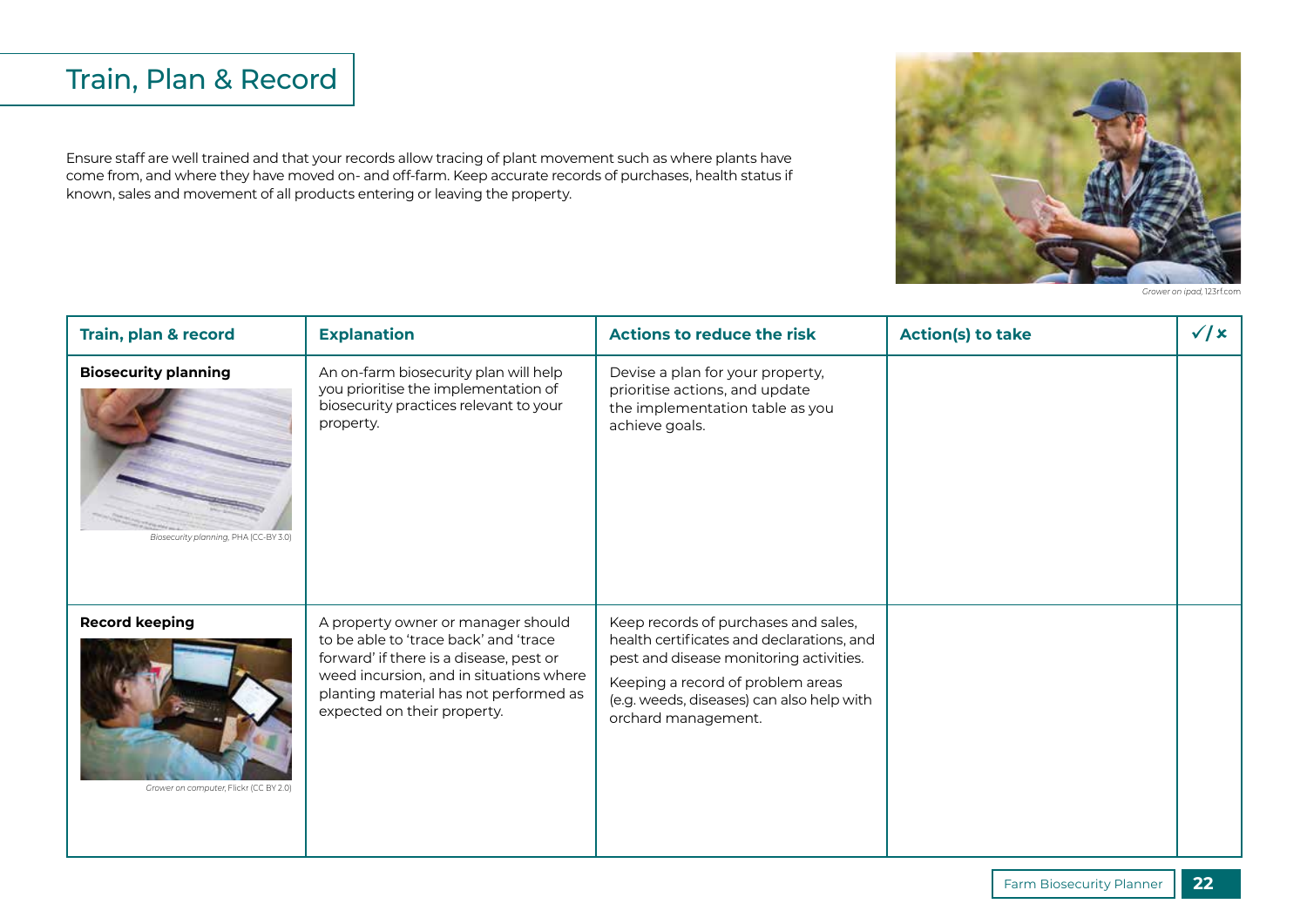| <b>Train, plan &amp; record</b>                                                              | <b>Explanation</b>                                                                                                                                                                                                                                                | <b>Actions to reduce the risk</b>                                                                                                                                                                                                                                                                                                                | <b>Action(s) to take</b> | $\sqrt{x}$ |
|----------------------------------------------------------------------------------------------|-------------------------------------------------------------------------------------------------------------------------------------------------------------------------------------------------------------------------------------------------------------------|--------------------------------------------------------------------------------------------------------------------------------------------------------------------------------------------------------------------------------------------------------------------------------------------------------------------------------------------------|--------------------------|------------|
| <b>Staff training</b><br>Training room, Flickr (CC BY-NC-ND 2.0)                             | Anyone working on the property<br>(including friends and family) may not<br>know how easily diseases, pests and<br>weeds can spread and how to prevent<br>this from happening.                                                                                    | Inform staff of the biosecurity standards<br>required on site.<br>Provide biosecurity training or<br>information sessions for staff.<br>Have posters to remind staff of the<br>importance of farm biosecurity.<br>(Check out planthealthaustralia.com.au<br>for Fact Sheets and other information regarding<br>pests and diseases of hazelnuts.) |                          |            |
| <b>Monitoring &amp; surveillance</b><br>NRCS Oregon. 2016, Joka Farms, Flickr (CC BY-ND-2.0) | Active monitoring and surveillance<br>can provide early warning of potential<br>or emerging problems with pests and<br>diseases.                                                                                                                                  | Keep a record of all crop monitoring,<br>even if you don't see anything.<br>Recording the absence of pests or<br>diseases is just as important as recording<br>what you do see.<br>Monitoring data can be used to support<br>continued access to domestic and<br>international markets.                                                          |                          |            |
| <b>Suspect diseases, pests</b><br>& weeds<br><b>EXOTIC PLANT PEST HOTLINE</b>                | The risk of incursions by exotic pests<br>and diseases continues with increasing<br>globalisation of trade.<br>Invasive exotic and endemic diseases.<br>pests and weeds present an on-going<br>threat to horticultural businesses and<br>the industry as a whole. | Keep details of state DPIs, agronomists<br>and the Exotic Plant Pest Hotline<br>number at hand.<br>You have a responsibility to report<br>unusual diseases, pests or weeds to<br>an agronomist, state DPI or the Exotic<br>Plant Pest Hotline on 1800 084 881.                                                                                   |                          |            |

An effective monitoring and management plan will minimise the impact of pests and diseases on your crop. Thank you for taking the time to develop your farm biosecurity plan. Every action you put in place is helping to protect your property, your region, your industry and Australia. Remember to revisit this plan to record your progress and explore future actions.